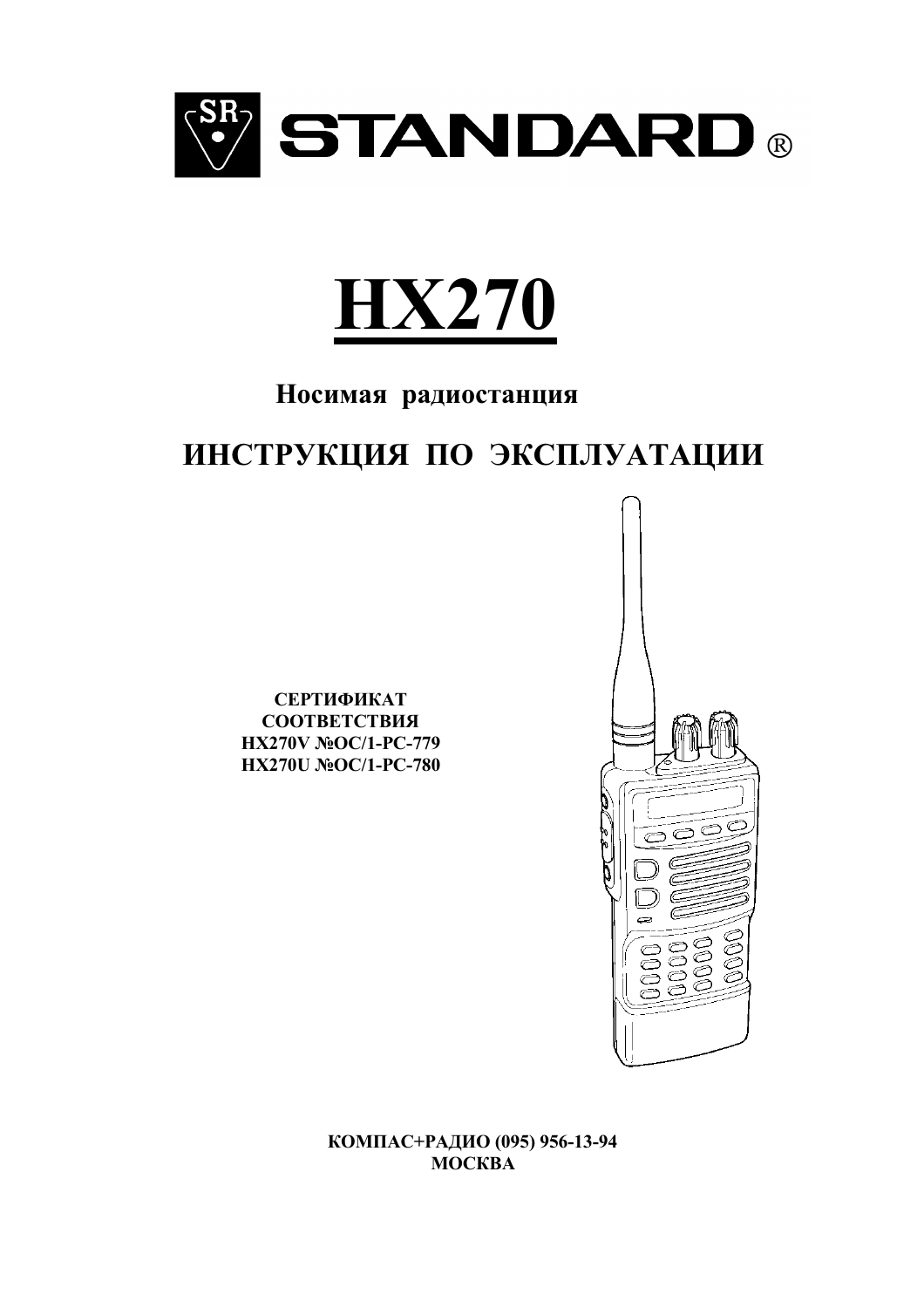## **ОГЛАВЛЕНИЕ**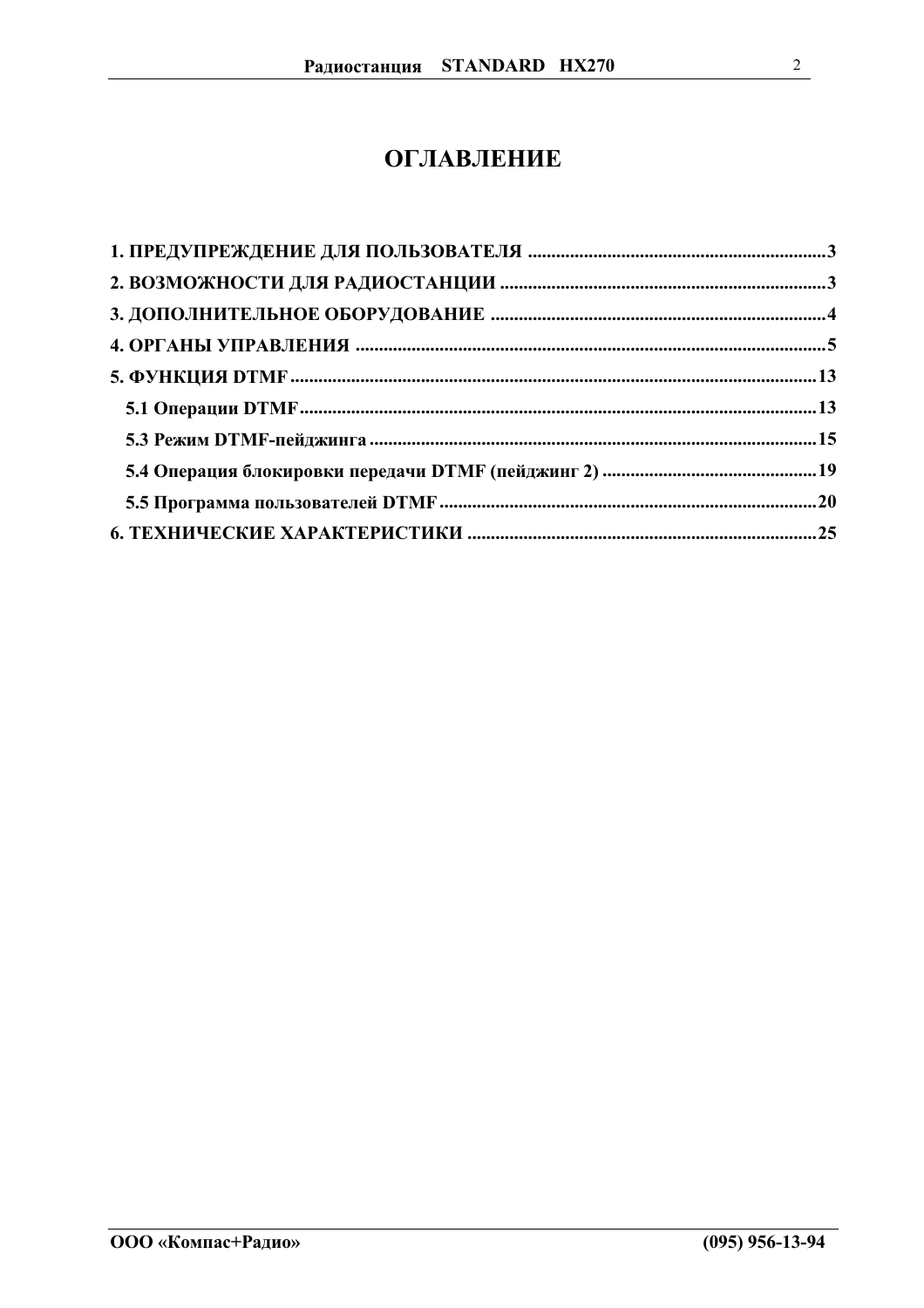## <span id="page-2-0"></span>1. Предупреждение для пользователя

- Без соответствующей лицензии приобретения и использования радиостанции запрещено законом.
- Выключайте радиостанцию находясь радом с легковоспламеняющимися веществами или наполненными бензином ёмкостями. Не включайте радиостанцию находитесь на территории бензозаправочной или газонаполнительной станции.
- Пехническое обслуживание радиостанции должно производится только специалистами, имеющими соответствующую квалификацию и разрешение.
- Попытка разобрать или модифицировать радиостанцию может привести к выходу из строя.
- Пе подключайте радиостанцию к источнику постоянного тока с напряжением, превышающим допустимое значение, это может привести к сбою или к выходу из строя радиостанции.
- Не подключайте радиостанцию к источнику переменного тока.
- Не пытайтесь разобрать радиостанцию.
- Радиостанция не является водонепроницаемой. Не допускайте попадания влаги в радиостанцию.
- Во избежание выхода из строя не включайте радиостанцию без антенны.

## 2. Возможности для радиостанции

- Модель HX270 представляет собой компактную, легкую, носимую радиостанцию.
- Переключатель S/D позволяет переходить из дуплексных каналов в симплексные.
- Имеется функция сканирования каналов памяти.
- Радиостанция имеет следующие функции DTMF
	- 1. DTMF кодер
		- а) функция последнего набора
		- б) функция набора из памяти
		- в) функция ANI
		- г) функция ручного набора
	- 2. DTMF декодер
		- а) функция индивидуального вызова
		- б) функция группового вызова
		- в) функция возврата ответа
		- г) функция возврата вызова

Установка дополнительного модуля ST865S3 дает возможность работы в транковой сети протокола SmarTrunk II.

Установка дополнительных модулей CTCSS и DTMF производятся дилером.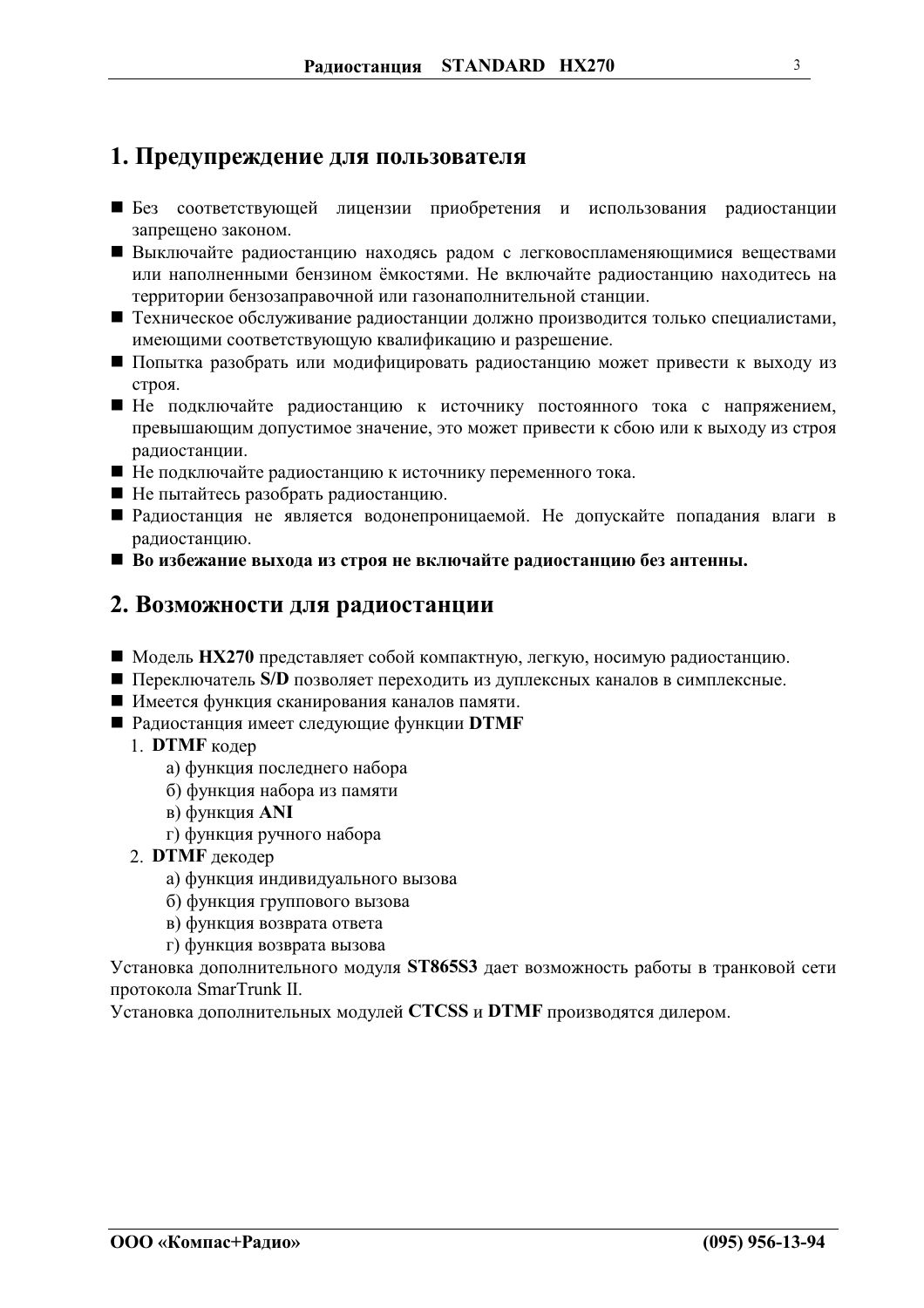## <span id="page-3-0"></span>3. Дополнительное оборудование

По ниже приведенному списку можно дополнительно заказать необходимые Вам устройства

| <b>CAT152</b>    | антенна настраиваемая УКВ                                        |
|------------------|------------------------------------------------------------------|
| <b>CAT190</b>    | антенна укороченная УКВ                                          |
| <b>CAT403</b>    | антенна настраиваемая ДЦВ                                        |
| <b>CAT420</b>    | антенна укороченная ДЦВ (F3)                                     |
| <b>CAT421</b>    | антенна укороченная ДЦВ (F1)                                     |
| <b>CAW151B</b>   | кабель питания от внешнего блока питания с предохранителем       |
| <b>CAW152B</b>   | кабель питания от прикуривателя автомобиля (с фильтром)          |
| <b>CBT271 GP</b> | Ni-Mh аккумулятор 7.2B/1300 мАч, 5 Ватт                          |
| <b>CHP111</b>    | гарнитура головная с выносным микрофоном и кнопкой PTT           |
| <b>CHP150</b>    | гарнитура головная с выносным микрофоном и системой VOX          |
| <b>CHP170</b>    | гарнитура-ларингофон                                             |
| <b>CMB112</b>    | автомобильное крепление                                          |
| <b>CMP111</b>    | коммуникатор выносной                                            |
| <b>CMP113</b>    | гарнитура скрытого ношения                                       |
| <b>CMP115</b>    | коммуникатор выносной малогабаритный                             |
| <b>CMP123</b>    | гарнитура скрытого ношения с объединенным микрофоном и наушником |
| <b>CMP160</b>    | коммуникатор выносной стандартный                                |
| <b>CMP20</b>     | гарнитура скрытого ношения                                       |
| <b>CMP320</b>    | гарнитура скрытого ношения                                       |
| <b>CNB270</b>    | Ni-Cd аккумулятор 4.8B/600 мАч, 2 Ватта                          |
| <b>CNB271</b>    | Ni-Cd аккумулятор 4.8B/1500 мАч, 2 Ватта                         |
| <b>CSA181</b>    | быстрое зарядное устройство                                      |
| <b>CWC150</b>    | зарядное устройство для СВТ271 GP                                |
| <b>CWC271</b>    | зарядное устройство для CNB270/ CNB271                           |
| ST865S3          | транковый модуль SmarTrunk II                                    |
| <b>CTN270</b>    | модуль тонального шумоподавления CTCSS                           |
|                  |                                                                  |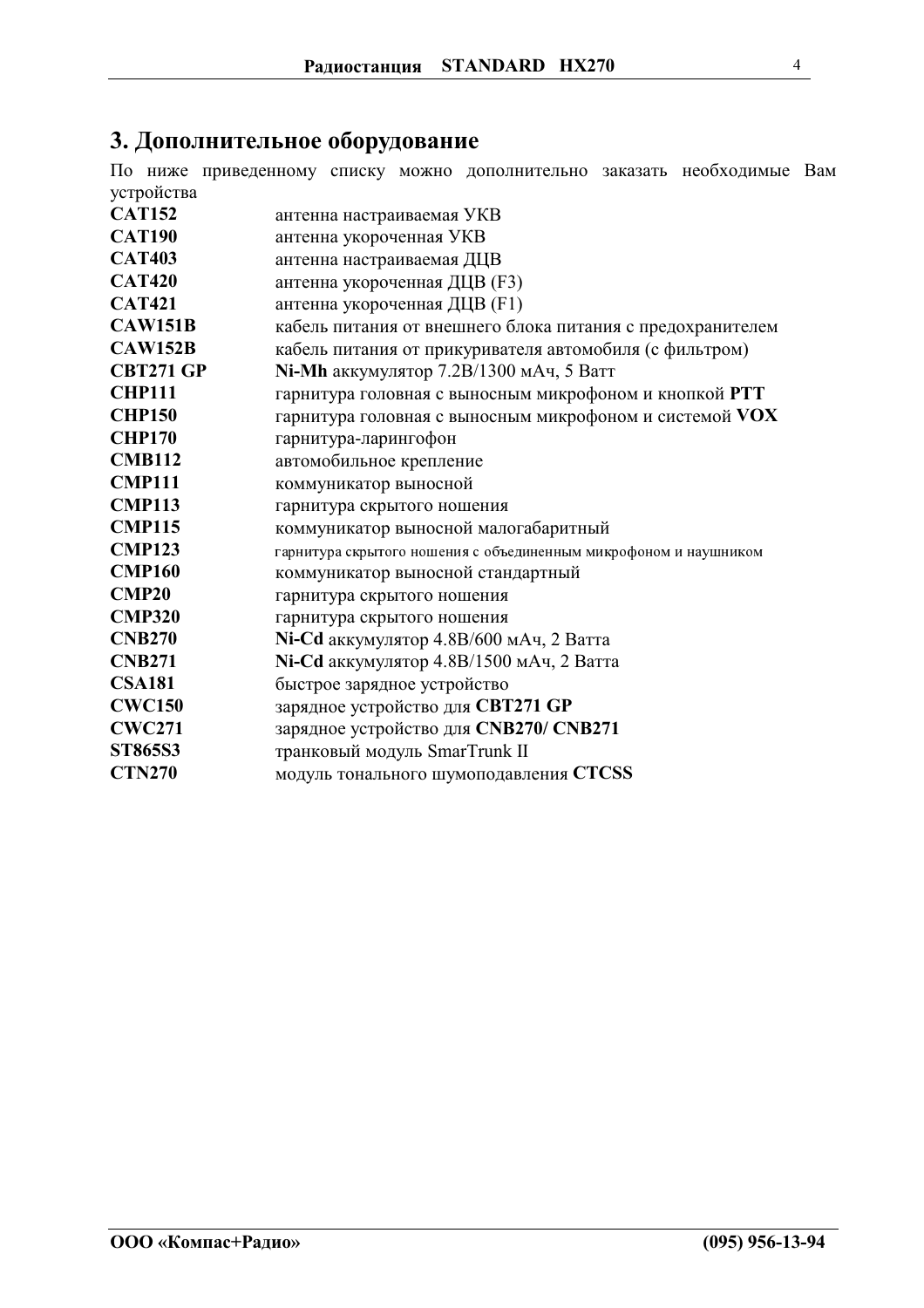## <span id="page-4-0"></span>4. Органы управления

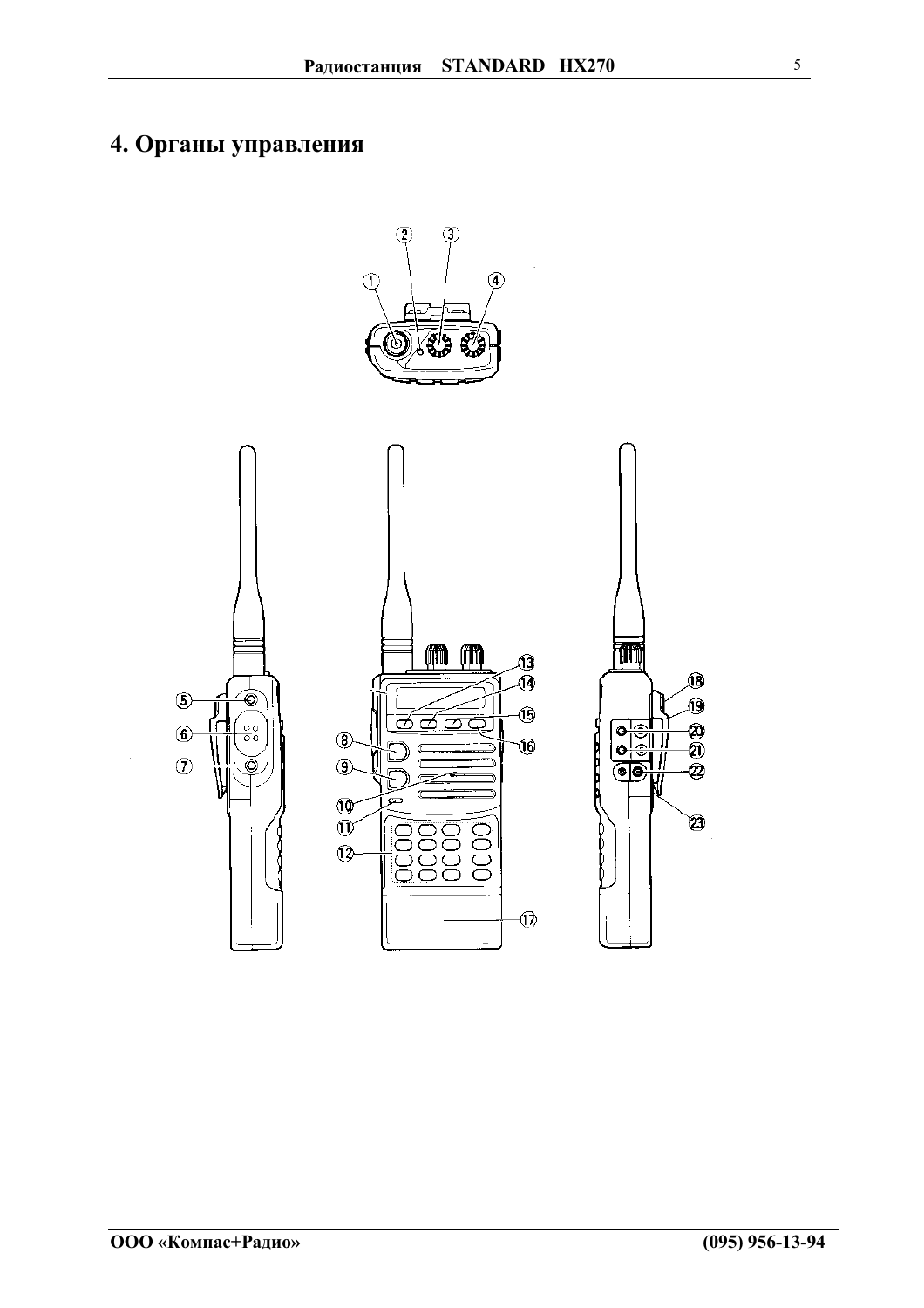

| $N_2$          | Показания дисплея | Название                                             | Функция                                                                                                                                             |
|----------------|-------------------|------------------------------------------------------|-----------------------------------------------------------------------------------------------------------------------------------------------------|
| $\mathbf{1}$   | ייו( 1ב           | индикатор <b>MONITOR</b>                             | CTCSS.<br>наличии<br>платы<br>при<br>нажатием<br>кнопки<br>мониторинга<br>осуществляется переход в режим<br>CTCSS с выводом на экран этого<br>знака |
| 2              |                   | индикатор пейджинга                                  | индицируется на экране в режиме<br><b>DTMF</b>                                                                                                      |
|                |                   | индикатор режима транка                              | установленной<br>транковой<br>при<br>плате, индицируется в транке                                                                                   |
| 3              | 0-                | блокировка клавиатуры                                | при<br>блокировании<br>появляется<br>случайных<br>OT<br>клавиатуры<br>изменений                                                                     |
| $\overline{4}$ | $\mathsf{S}$      | индикатор режима симплекс                            | индицируется<br>$\mathbf{B}$<br>симплексном<br>режиме при нажатии кнопки S/D                                                                        |
| 5              | Н                 | индикатор частоты                                    | индицируется<br>на<br>дисплее<br>при<br>значении частоты XXX.XX.75 МГц<br>(8-произвольная цифра)                                                    |
| 6              | M                 | индикатор ввода канала в память                      | индицируется на<br>дисплее<br>при<br>просмотре памяти и вводе канал в<br>память.                                                                    |
| $\overline{7}$ |                   | индикатор низкой мощности                            | индицируется<br>при<br>установке<br>низкой мощности передачи                                                                                        |
| 8              |                   | индикатор номера группы                              | номер групп каналов 1-8                                                                                                                             |
| 9              |                   | индикатор канала                                     | индицируется при отображении<br>канала                                                                                                              |
|                |                   | индикатор режима сканирования                        | индицируется<br>$\, {\bf B}$<br>режиме<br>сканирования                                                                                              |
| 10             |                   | индикатор номера канала                              | индицирует номер канала от 01 до<br>99                                                                                                              |
| 11             | 05c0              | индикатор обнаружения<br>сигнала<br>при сканировании | индицируется<br>остановке<br>при<br>просмотра в связи с обнаружением<br>сигнала (8.88 - позиции цифр)                                               |
|                | 59188             | индикатор установления<br>порога<br>шумоподавителя   | индицируется при установлении<br>порога шумоподавителя (позиции<br>88 обозначают цифры 00-15)                                                       |
| 12             |                   | индикатор автоматического ответа                     | индицируется<br>при<br>установке<br>функции автоматического ответа                                                                                  |
| 13             |                   | индикатор режима сканирования                        | мигает в режиме сканирования                                                                                                                        |
| 14             |                   | десятичная запятая                                   | индицируется<br>при<br>установке<br>частоты/задержки 1-го тона                                                                                      |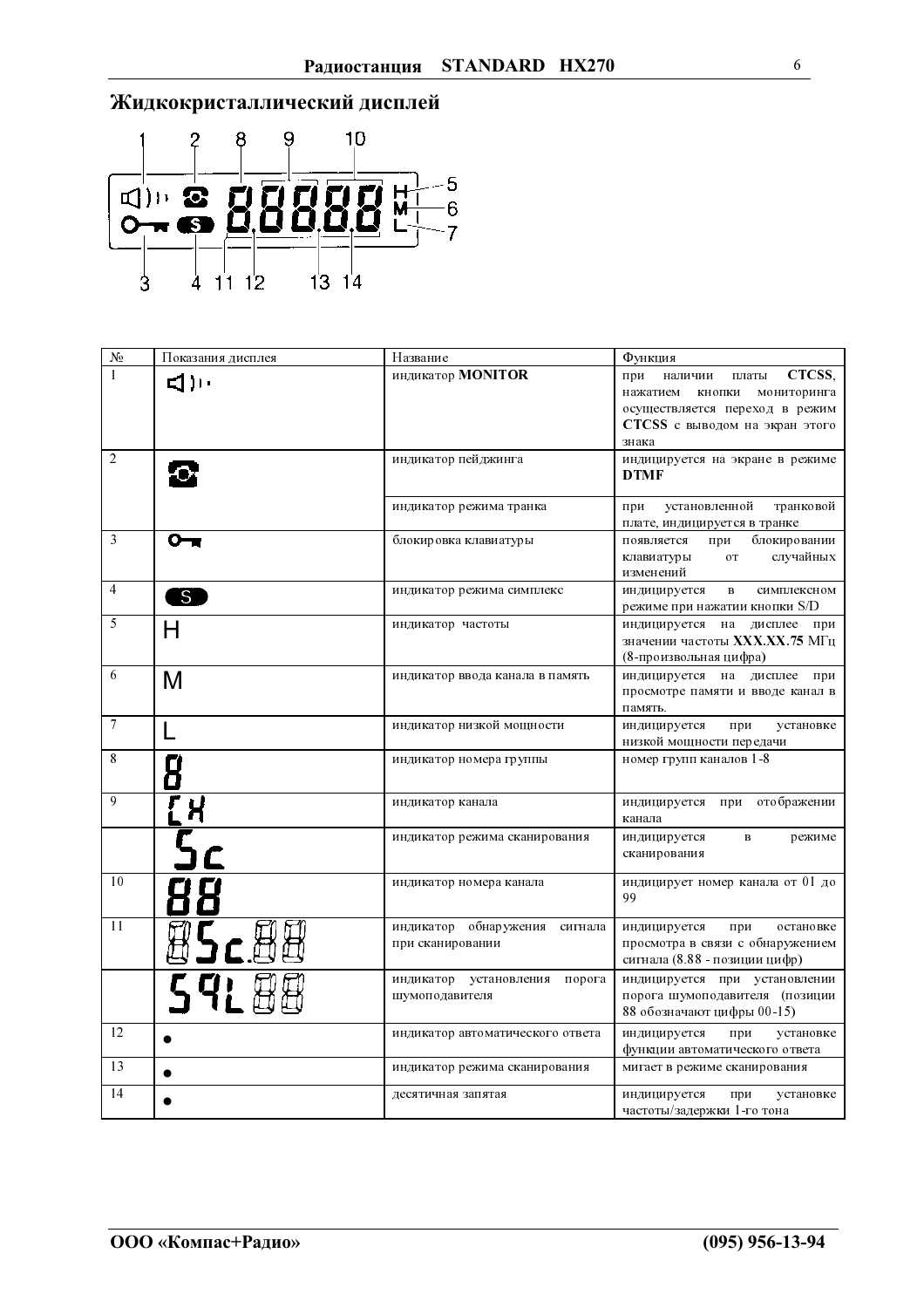#### 1 - Разъем для подключения антенны

Данный антенный разъем предназначен для подключения антенны, входящей в комплект поставки.

### 2 - Индикатор TX/BUSY

Индикатор ТХ: в режиме передачи загорается красный индикатор.

Индикатор BUSY: во время приема сигнала загорается зеленый индикатор.

Если во время передачи, напряжение аккумулятора опускается ниже 3.6 В, начинает мигать красный индикатор.

#### 3 - Переключатель каналов

При вращении ручки селектора каналов по часовой стрелке на жидкокристаллическом дисплее увеличивается номер канала, и наоборот.

При вращении ручки селектора каналов незапрограммированные каналы пропускаются.

При переходе на последний канал из числа запрограммированных подается предупреждающий сигнал.

Выбор номера группы производится при одновременном нажатии кнопки «FUNC» и вращении ручки селектора каналов.



#### 4 - Ручка включения питания/регулировки

Поворачивая ручку по часовой стрелке, включите питание. Появляется индикация номера канала на дисплее. Поверните ручку по часовой стрелке для увеличения уровня громкости.

## 5 - Кнопка MONI

Если установлен дополнительный модуль CTN270 (CTCSS), данная кнопка работает следующим образом:

- При нажатии кнопки MONI шумоподавитель отключается (слышен шум).
- В режиме мониторинга на дисплее отображается символ <
- Если одновременно нажимать кнопку **MONI** и вращать ручку селектора каналов, появится сообщение  $\langle S \mathbf{q} \mathbf{L} \rangle$  $00$ <sub>2</sub> обозначающей на лисплее уровень шумопадавления. 00 - означает выключение шумоподавления, 15 - высокий порог шумоподавления.

В режиме сканирования кнопка **MONI** работает следующим образом:

**• Вводит/отменяет режим звука DTMF.** 

■ В режиме фиксации звука на дисплее отображается символ <

Если в этом режиме нажать и удерживать в течении не менее 2 секунд кнопку **MONI**, режим звука отменяется.

#### **6 - Кнопка РТТ**

Нажатие данной кнопки переводит радиостанцию в режим передачи, отпускание - в режим приема.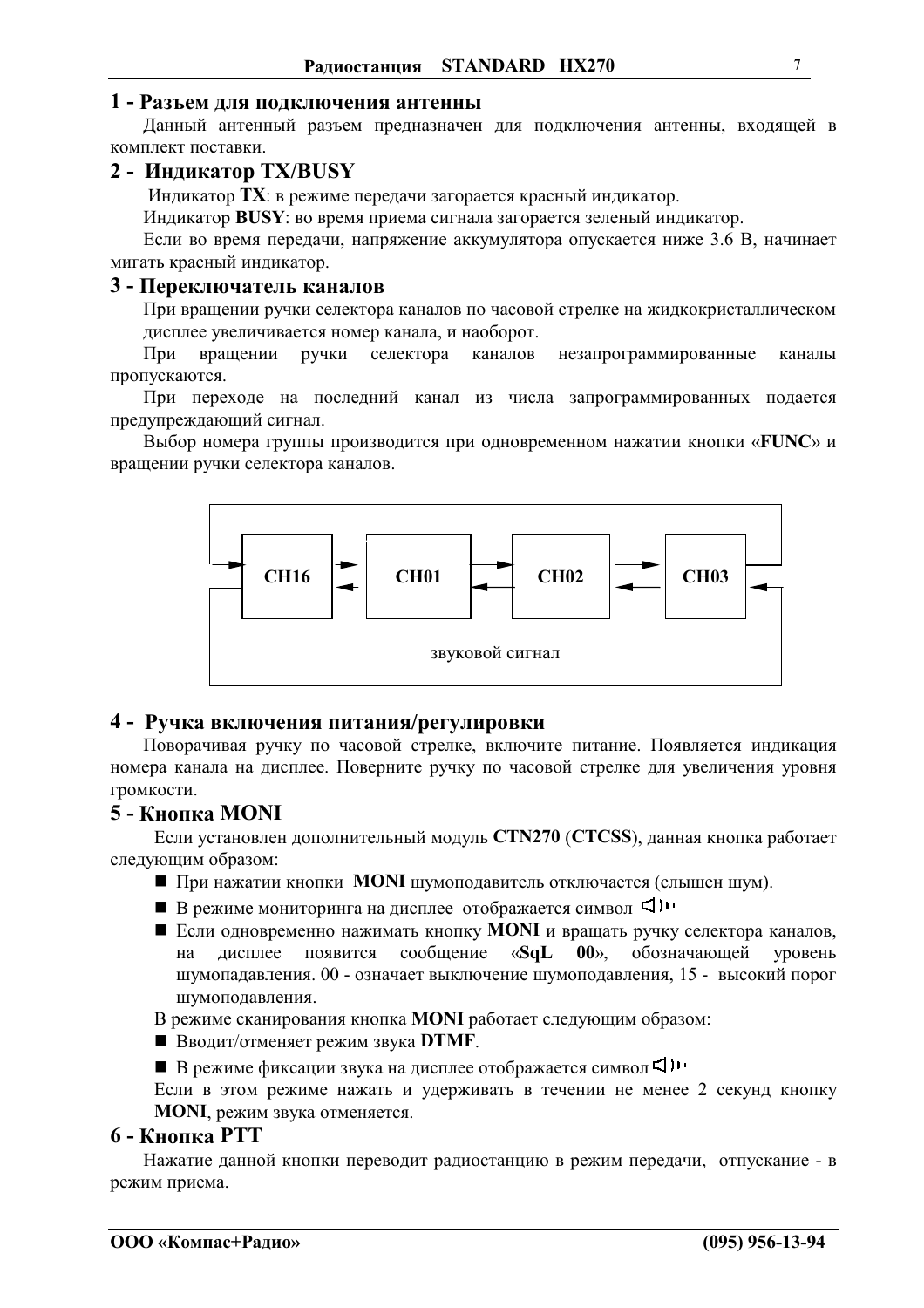## 7 - Кнопка LAMP/KEY.L

- (1) кнопка выполняет блокировку клавиатуры
	- Состояние блокировки клавиатуры может быть установлено ИЛИ снято удерживанием в нажатом состоянии этой кнопки в течение приблизительно двух секунд.
	- Когда устройство находится в состоянии блокировки клавиатуры, все кнопки отключены за исключением кнопок включения подсветки и РТТ.
	- Функция блокировки клавиатуры не сбрасывается при выключении питания.
	- Когда функция блокировки клавиатуры включена, на дисплее появляется символ  $\langle \langle \bullet \bullet \rangle \rangle$ .

#### (2) Подсветка

- Подсветка включается при нажатии данной кнопки на время меньшее двух секунд.
- Подсветка остается включенной в течение пяти секунд после того, как кнопка отжата.
- Если в то время, когда включена подсветка, нажата какая-либо другая кнопка, то подсветка будет включена еще пять секунд, считая от момента нажатия этой кнопки.
- Для того, чтобы выключить подсветку, нажмите кнопку LAMP еще раз.
- Если в пейджерном режиме принят пейджерный код или код автоматического ответа и устройство начинает подавать звуковой сигнал, то можно сбросить звук однократным нажатием данной кнопки (отображение кода не сбрасывается).

#### 8 - Кнопка соелинения РТТ

При нажатии на данную клавишу в режиме транкинга происходит соединение по типу телефонного аппарата.

#### 9 - Кнопка прекращения связи

При нажатии на данную клавишу в режиме транкинга происходит разъединение по типу телефонного аппарата.

#### 10 - Громкоговоритель

Данный громкоговоритель является встроенным. При подключении внешнего громкоговорителя встроенный отключается.

#### 11 - Микрофон

Данный микрофон является встроенным. При подключении внешнего микрофона встроенный отключается.

#### 12 - 16-кнопочная клавиатура

Эти кнопки применяются для набора DTMF кода и посылки пейджинга. При наличии транковой платы данная клавиатура используется для набора номера абонента.

#### 13 - Переключатель SCAN

Данный переключатель используется для запуска остановки операции  $\boldsymbol{\mathrm{M}}$ сканирования.

Имеется два типа сканирования: MEMORY SCAN и CTCSS SCAN.

Сканирование запускается нажатием в течение двух секунд кнопки SCAN. Остановить сканирование можно повторно нажав кнопку SCAN.

После того, как канал, который вы хотите сканировать отображен на дисплее, удерживайте кнопку SCAN нажатой в течение приблизительно двух секунд для того, чтобы назначить данный канал в качестве SCAN MEMORY CHANNEL. Когда канал **CHANNEL.** качестве **SCAN MEMORY** правой назначен  $\mathbf{p}$  $\overline{R}$ части жидкокристаллического дисплея появляется символ "М".

Для сброса SCAN MEMORY CHANNEL удерживайте кнопку SCAN нажатой в течение приблизительно двух секунд. С дисплея исчезнет символ "М" и канал будет сброшен.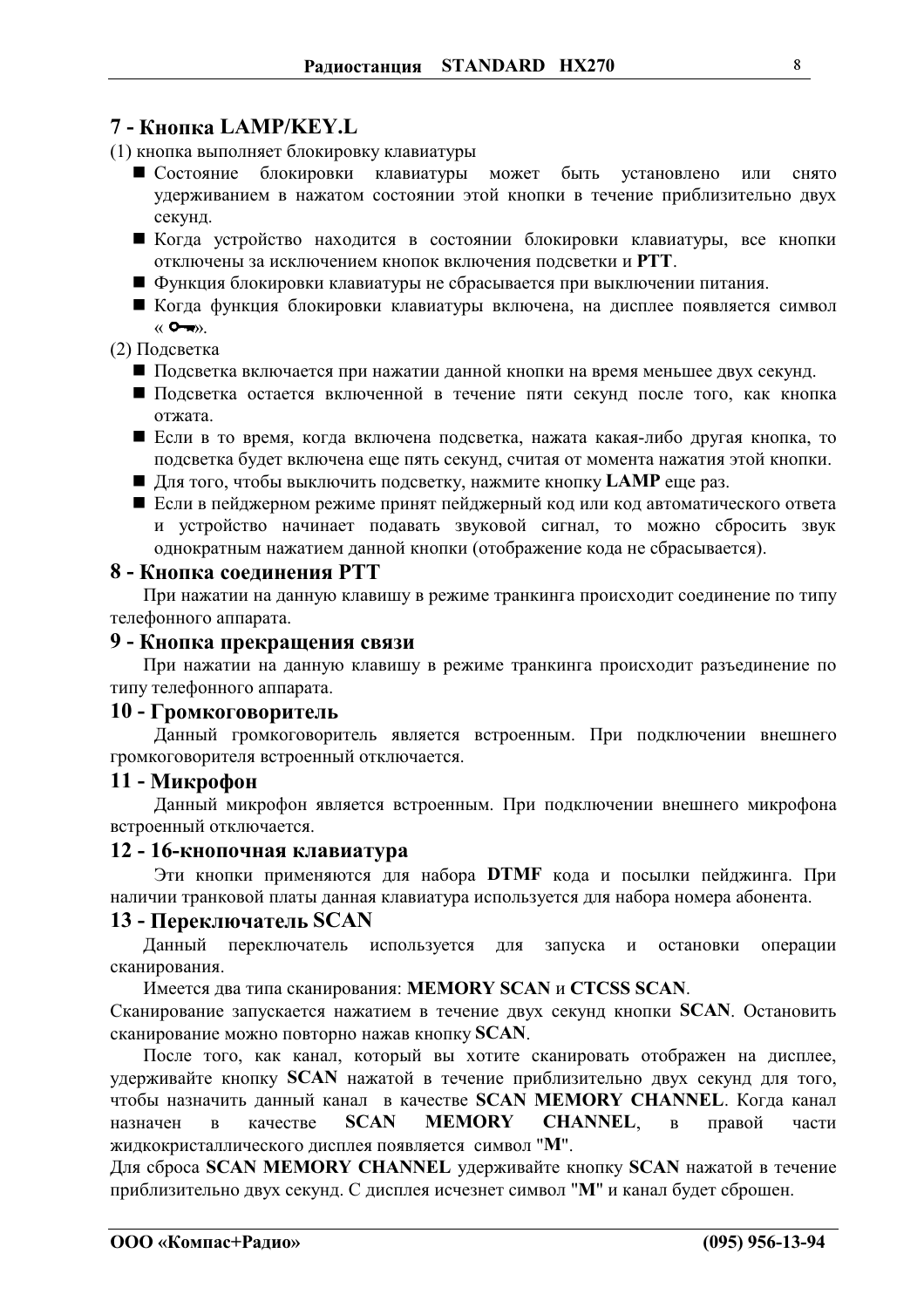

В памяти сканирования заносятся два или более каналов памяти. Функция сканирования работает только в режиме приема.

Ниже показано, как сканируются приемные каналы, запрограммированные в память сканирования.



100 м сек.

Примечание: Каналы, не запрограммированные в памяти сканирования, пропускаются. Во время сканирования на дисплее появляется изображение, показанное ниже.



Во время сканирования на дисплее отображается «Sc»

Мигает

Во время остановки на занятом канале, на дисплее появляется изображение, показанное ниже.



Отображается номер канала, на котором произошла остановка сканирования Постоянно  $\mathbf{r}$ отображается «Sc»



Во время сканирования кнопки S/D, MONI и HI/LO не функционируют.

#### Сканирование памяти

Введенные в память группы каналов просматриваются полностью.

- (1) Остановка в время сканирования
- Когда устройство обнаруживает сигнал, сканирование приостанавливается на данном канале.
- $\blacksquare$  Сканирование останавливается при нажатии кнопки SCAN (сброс SCAN)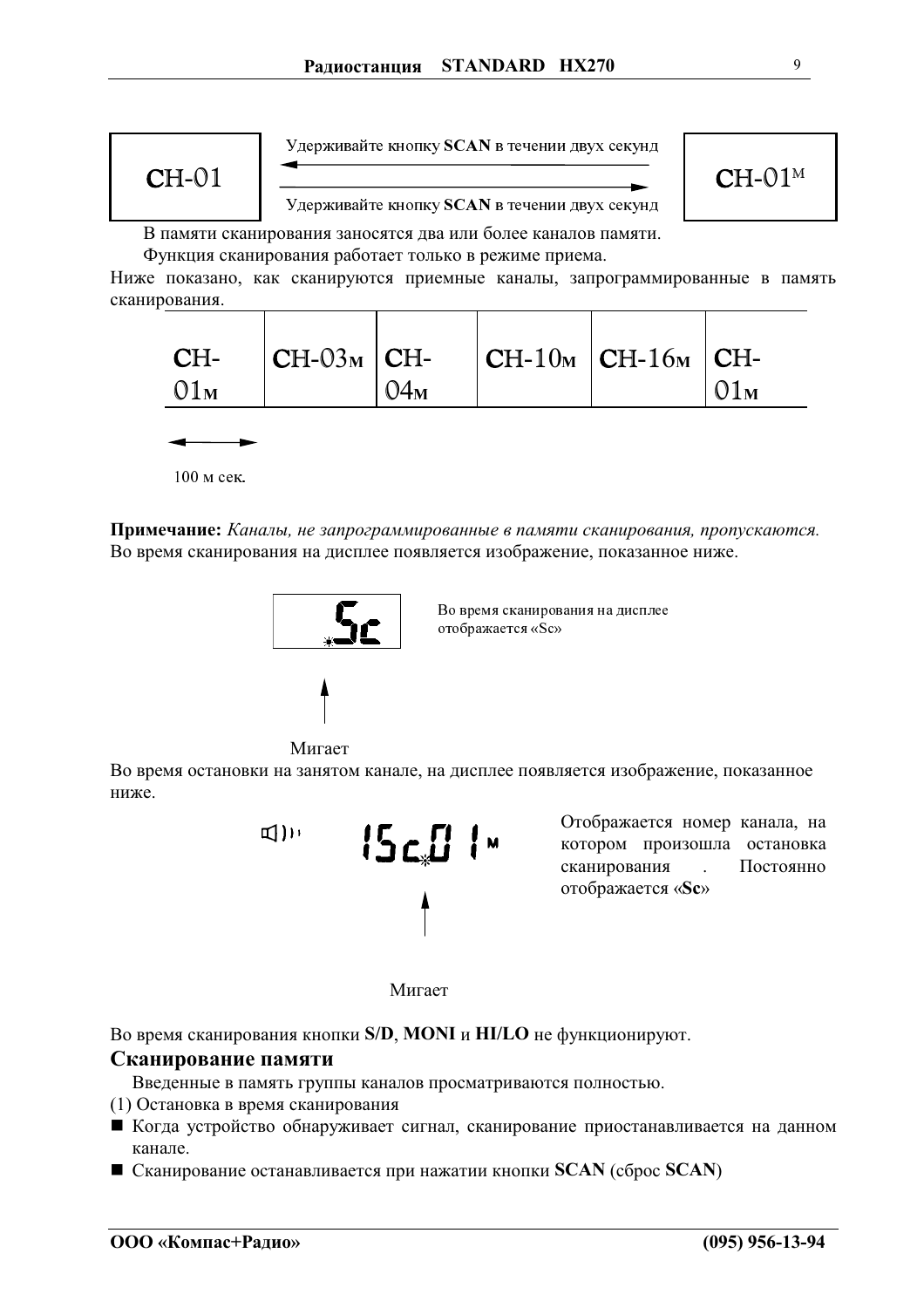Примечание: Если дилер активизировал функцию PTT SCAN CLEAR OFF, сканирование будет приостановлено при нажатии кнопки РТТ и продолжено после ее отпускания. Если установлена функция PTT SCAN CLEAR ON, то при нажатии кнопки PTT сканирование прекращается.

(2) Возобновление сканирования

• Сканирование возобновляется при освобождении занятого канала. Если установлен период возобновления, то сканирование начнется лишь через 2,5 секунды.

Примечание: Изменение установки 2,5 сек выполняется дилером.

■ Если ручку селектора канала повернуть во время паузы сканирования, сканирование продолжается со следующего канала.

#### Сканирование CTCSS

Метод сканирования такой же, как и при сканировании памяти.

Данная функция может использоваться после установки модуля CTN270.

Если установлен канал CTCSS, сканирование по приведенной ниже схеме будет отличаться от сканирования памяти.

Если канал занят, сканирование не прекращается, даже если он не совпадает с тоном CTCSS Вашей станции.

При установке канала из памяти на прием звуковой частоты **CTCSS** (за исключением условий отсутствия звуковой частоты) происходит сканирование CTCSS.

При нажатии кнопки MONI начинается сканирование памяти.

Во время сканирования CTCSS дисплей работает в том же режиме, что при MEMORY **SCAN.** 

**CTCSS**  $\blacksquare$  B случае Вашей станции совпадения  $\mathbf{c}$ тоном сканирование приостанавливается.

| <b>1CH01M</b>                                         | <b>1CH03M</b>                         | <b>1CH04M</b>                         | <b>1CH010M</b>                  | <b>1CH016M</b>                          | 2H01M |
|-------------------------------------------------------|---------------------------------------|---------------------------------------|---------------------------------|-----------------------------------------|-------|
| Время<br>сканирования<br>памяти                       | Время<br>сканирования<br><b>CTCSS</b> | Время<br>сканирования<br><b>CTCSS</b> | Время<br>сканирования<br>памяти | Время<br>сканирования<br><b>CTCSS</b>   |       |
| каналы 03, 04, 16<br>в режиме приема установлен CTCSS |                                       |                                       |                                 |                                         |       |
| каналы 01,10                                          |                                       |                                       |                                 | в режиме приема CTCSS тон не установлен |       |
| 2H04M                                                 |                                       | 3H01M                                 |                                 | <b>8H01M</b>                            |       |

#### Время возобновления сканирования

Время возобновления сканирования - это время от остановки сканирования до начала сканирования.

• Если в режиме PAUSE SCAN сигнал пропадает или тоны CTCSS не совпадают, то сканирование возобновляется по прошествии времени возобновления.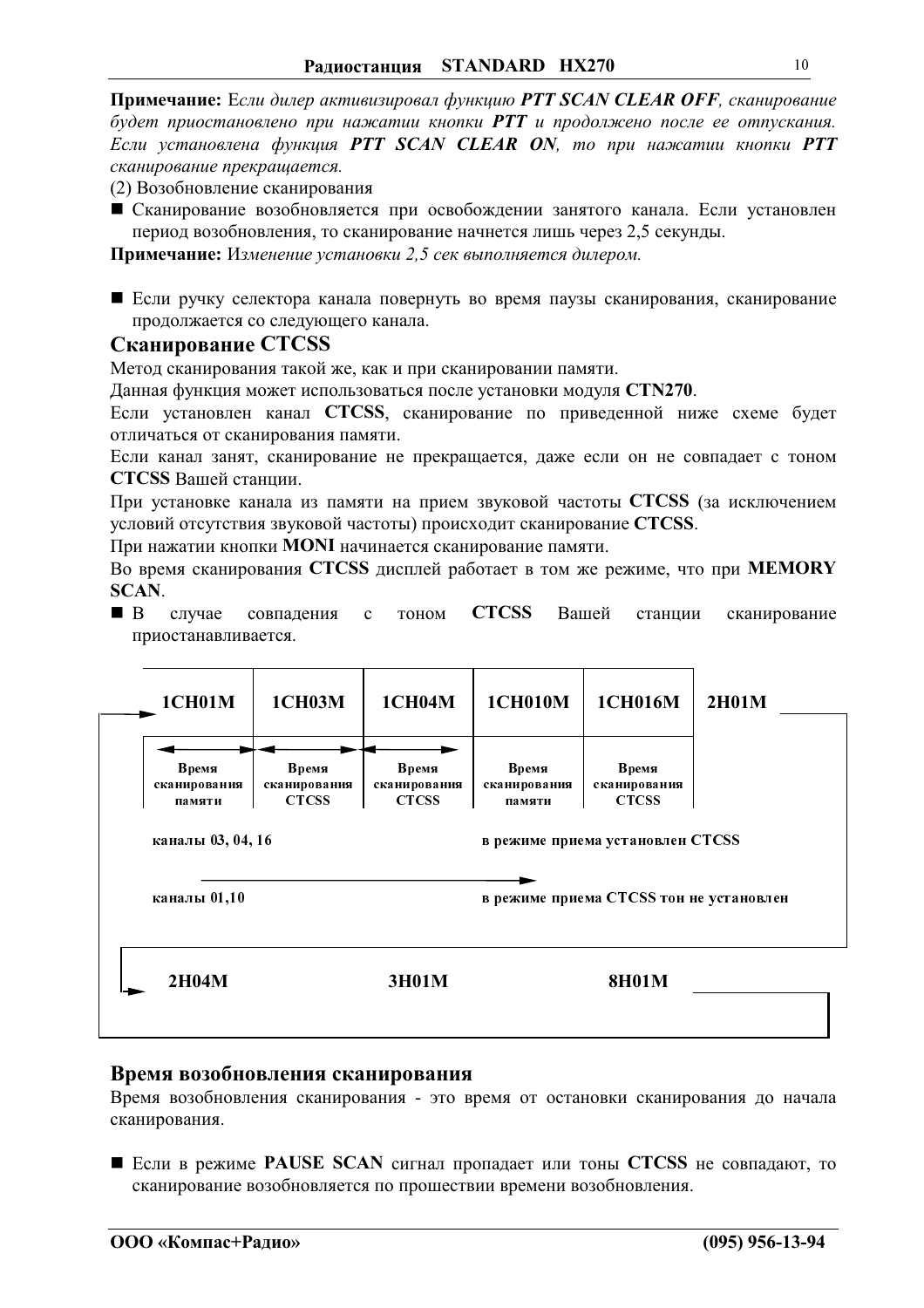

#### PTT SCAN CLEAR (сброс сканирования клавишей PTT)

PTT SCAN CLEAR предназначен для сброса режима сканирования при нажатии клавиши **PTT** 

Данная функция может быть включена и выключена дилером.

Когда функция выключена: сканирование прекращается при нажатии РТТ; сканирование возобновляется при отпускании кнопки PTT.

Когда функция включена: сканирование прекращается при нажатии РТТ.

## 14 - Кнопка НI/LO

- Данная кнопка выполняет переключение мощности передачи.
- Во время передачи нельзя выполнить переключение между высокой и низкой мощностью передачи. Установка высокой или низкой мощности передачи выполняется для всех каналов.
- Данная установка не сбрасывается, когда производится при выключении питания.
- Когда установлена низкая мощность передачи, индицируется символ "L".
- Во время сканирования эта кнопка не функционирует.

#### 15 - Кнопка S/D

При установленном транковом модуле появляется возможность работы в транковом режиме.

 $(1)$  Режим S/D

- Данный режим используется для переключения индицируемого канала между симплексным и дуплексным режимами работы.
- Кнопка S/D устанавливает частоту передачи только для тех каналов, для которых дуплексный режим установлен таким образом, что данная частота является одинаковой с частотой приема.
- Установленная частота CTCSS передачи также делается идентичной частоте CTCSS приема.
- $\blacksquare$  При однократном нажатии кнопки S/D индицируемый канал переключается в симплексный режим и на дисплее появляется символ <sup>69</sup>.
- Символ не индицируется для КАНАЛОВ, в которых установлен симплексный режим (кнопка S/D не действительна).
- Поворот ручки селектора каналов вызывает сброс дуплексного режима и выключение символаа <sup>S</sup>.
- 
- Выключение питания сбрасывает дуплексный режим и выключает символ<sup>69</sup>.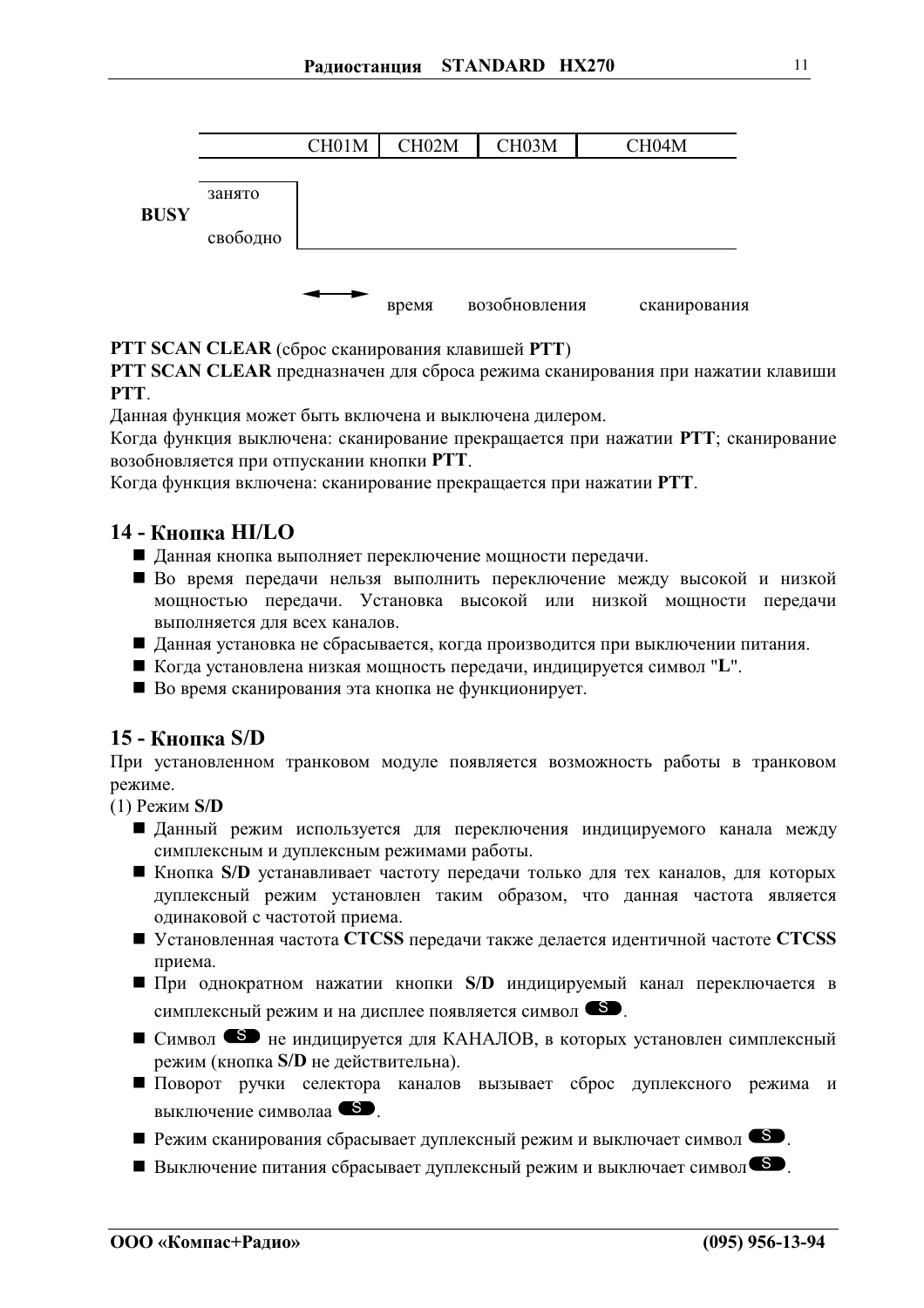Дуплексный режим

Симплексный режим

|          | Частотные данные | CTCSS            |          | Частотные данные | CTCSS            |
|----------|------------------|------------------|----------|------------------|------------------|
| Прием    | / станавливаемая | У станавливаемый | Прием    | У станавливаемая | У станавливаемый |
|          | частота приема   | код приема       |          | частота приема   | код приема       |
| Передача | У станавливаемая | У станавливаемый | Передача | У станавливаемая | Устанавливаемый  |
|          | частота передачи | код передачи     |          | частота приема   | код приема       |

#### (2) Транковый режим

- Для переключения между обычным и транковым режимами работы нажмите кнопку  $S/D$ .
- При возврате из транкового режима в режим обычной работы, номер канала возвращается к номеру последнего канала, который использовался в обычном режиме. 1) Транковый режим

В транковом режиме работают только те каналы, для которых он установлен.

|  |  | CH <sub>01</sub> | CH <sub>02</sub> | <b>CH03</b> | CH <sub>04</sub> |  |
|--|--|------------------|------------------|-------------|------------------|--|
|--|--|------------------|------------------|-------------|------------------|--|

#### 2) Обычный режим

|   |                                            | CН | CН | CН | CН | CН | <b>CH</b> | CН | CН | CН | CН | <b>CH</b> | CН | CН | <b>CH</b> |
|---|--------------------------------------------|----|----|----|----|----|-----------|----|----|----|----|-----------|----|----|-----------|
| Н | H                                          | 03 | 04 | 05 | 06 | 07 | 08        | 09 | 10 | 11 | 12 | 13        | 14 |    | 16        |
|   | $\boldsymbol{0}$                           |    |    |    |    |    |           |    |    |    |    |           |    |    |           |
|   | ◠<br>∽                                     |    |    |    |    |    |           |    |    |    |    |           |    |    |           |
|   |                                            |    |    |    |    |    |           |    |    |    |    |           |    |    |           |
|   | каналы обычного режима работы<br>транковые |    |    |    |    |    |           |    |    |    |    |           |    |    |           |
|   | каналы                                     |    |    |    |    |    |           |    |    |    |    |           |    |    |           |

Если при сканировании в режиме обычной работы перейти в транковый режим и снова в обычный режим, функция сканирования отменяется.

\*Когда установлена транковая плата, выполнение некоторых операций определяется режимом работы:

| Операция                          | Транковый режим | Режим обычной работы |
|-----------------------------------|-----------------|----------------------|
| Запрет передачи на занятом канале | <b>HET</b>      | ДА                   |
| (BLO)                             |                 |                      |
| Сканирование памяти               | <b>HET</b>      | ДА                   |
| Симплекс/дуплекс (S/D)            | <b>HET</b>      | ДА                   |
| Экономное использование батарей   | <b>HET</b>      | ДА                   |
| Таймер передачи (ТОТ)             | ДА              | ДА                   |
| <b>DTMF-пейджинг</b>              | <b>HET</b>      | <b>HET</b>           |
| <b>DTMF-</b> память набора кода   | <b>HET</b>      | <b>HET</b>           |
| ANI автоматическая идентификация  | <b>HET</b>      | <b>HET</b>           |
| номера                            |                 |                      |

### 16 - Кнопка FUNC

Данная кнопка используется при активизированной функции ANSWER BACK и **ANSWER BACK CODE.**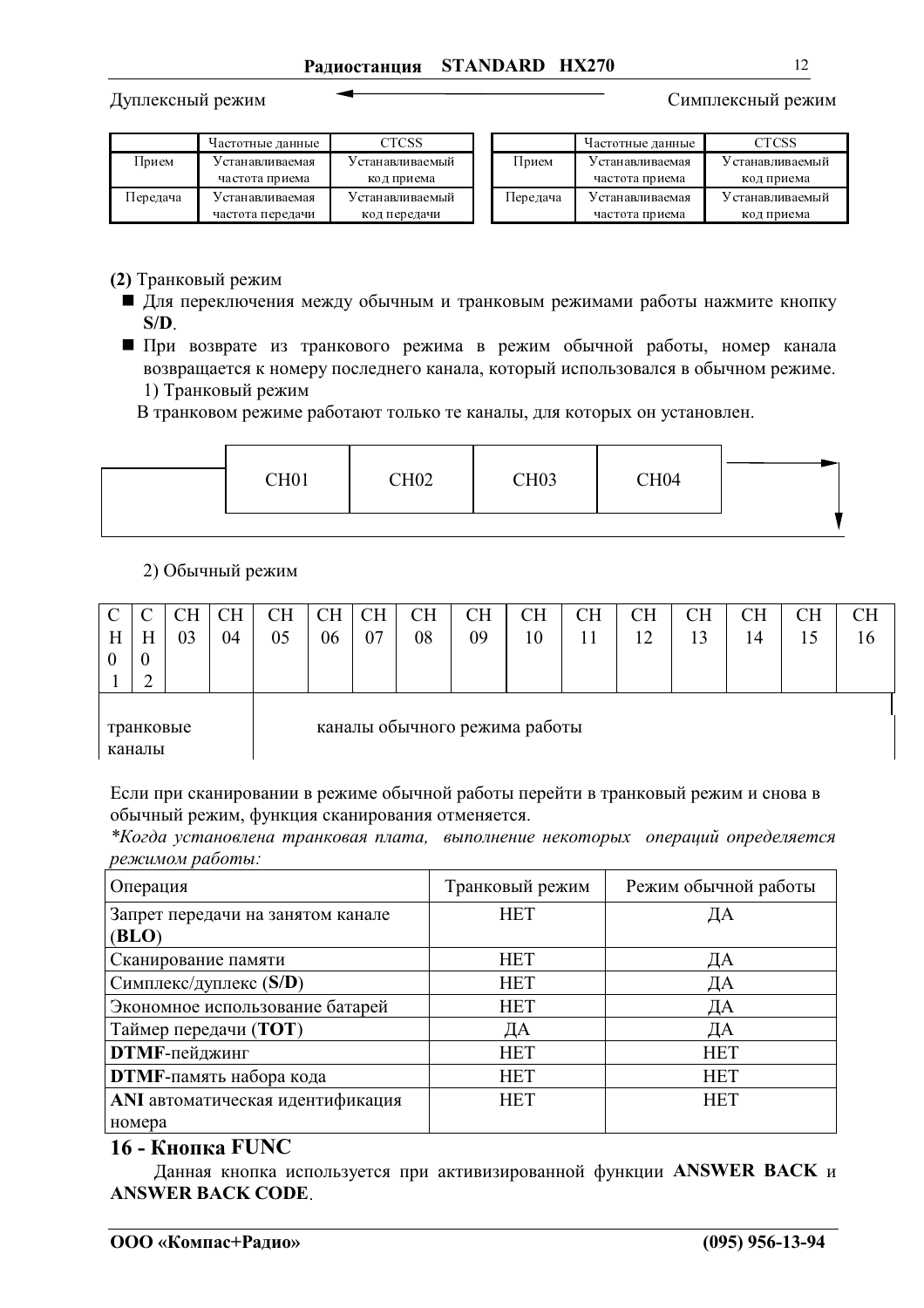### <span id="page-12-0"></span>17 - Аккумуляторный отсек для Ni-Cd батарей

Для различных режимов работы могут быть необходимы различные типы никелькадмиевых батарей. Отсек может быть быстро заменен.

#### 18 - Ремешок

## 19 - Крепление

#### 20 - Гнездо для внешнего громкоговорителя

Гнездо предназначено для подключения дополнительного громкоговорителя или головных телефонов.

#### 21 - Гнездо для внешнего микрофона

Гнездо предназначено для подключения дополнительного микрофона.

#### 22 - Гнездо для подключения внешнего источника питания

Данное гнездо предназначено для подключения, приобретаемого дополнительно, переносного шнура питания (CAW152B). Как только соединитель шнура вставлен в это гнездо, питание от никель-кадмиевых батарей автоматически отключается.

#### 23 - Кнопка для отсоединения аккумулятора

Применяется для снятия отсека аккумулятора с основного корпуса. Чтобы снять блок аккумулятора, сдвиньте вверх эту кнопку, и удерживая ее, удалите блок.

## 5. Функция DTMF

## 5.1 Операции DTMF

- Основными функциями DTMF являются:
- режим кодирования **DTMF**
- режим индивидуального/группового вызова
- режим программирования DTMF
- режим автоматического ответа
- режим обратного вызова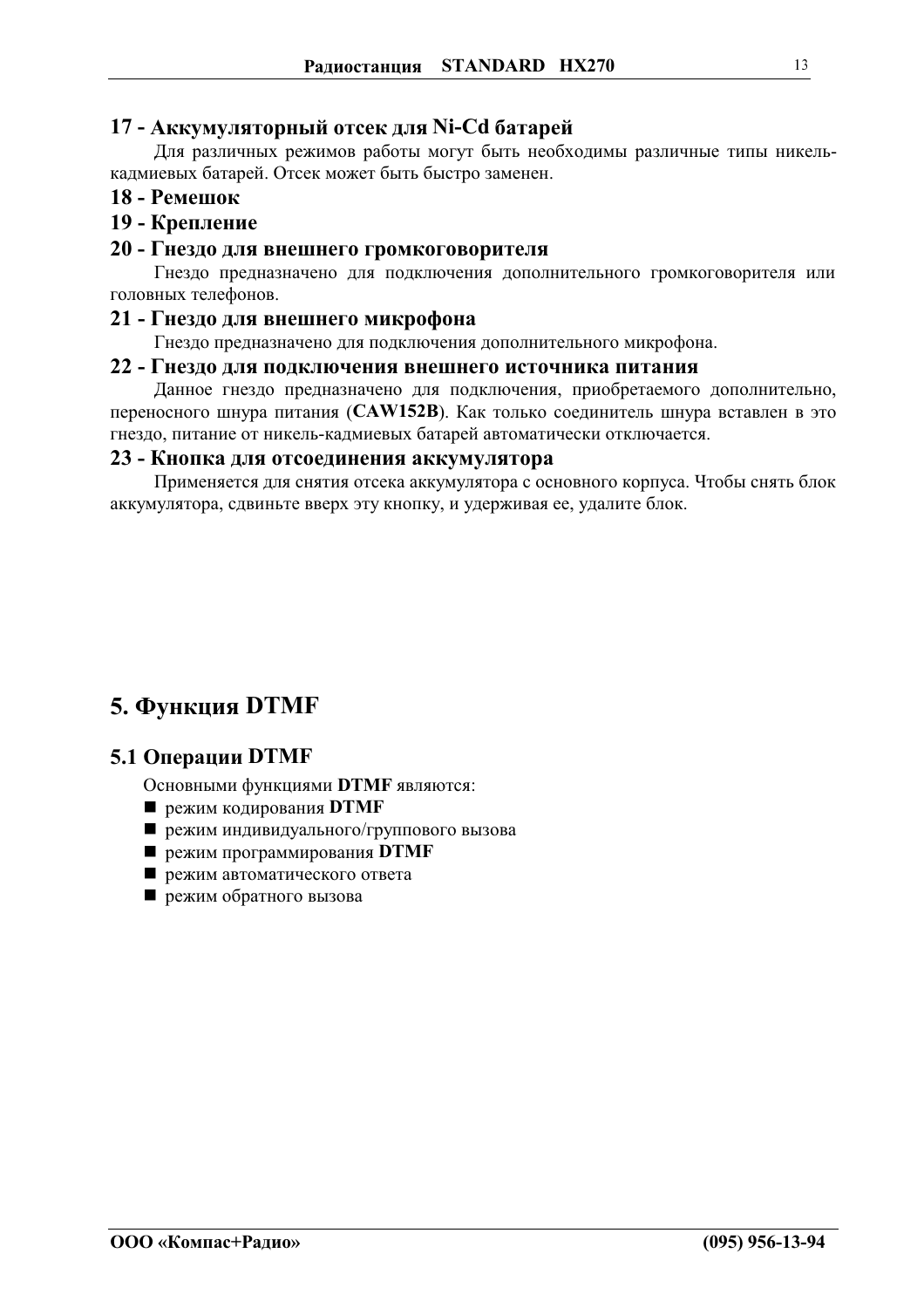Схема работы DTMF



## 5.2 Посылка кода DTMF

Основными операциями DTMF являются:

#### 5.2.1 Ручной набор

Нажатие одной из цифровых кнопок при нажатой кнопке PTT вызовет передачу соответствующего кода DTMF, пока будет нажата кнопка. PTT Одновременно DTMF сигнал будет слышен через громкоговоритель.

Соответствие между посылаемыми кодами и нажатием кнопок показано в следующей таблине:

| Тип тона | Нажатие кнопки |
|----------|----------------|
|          |                |
|          |                |
|          |                |
|          |                |
|          |                |
|          |                |
|          |                |
|          |                |

| Тип тона | Нажатие кнопки |
|----------|----------------|
|          |                |
|          |                |
| $\ast$   | $\ast$         |
| #        | #              |
|          |                |
| B        | R              |
| C        | C              |
|          |                |

#### 5.2.2 Набор кода из памяти

Данная процедура предназначена для передачи кодов DTMF, без нажатия кнопки PTT. <Порядок работы>

Нажмите кнопку (1-5) адреса памяти для кодов, которые вы желаете передать после нажатия кнопки «\*».

В памяти имеется 5 адресных кодов.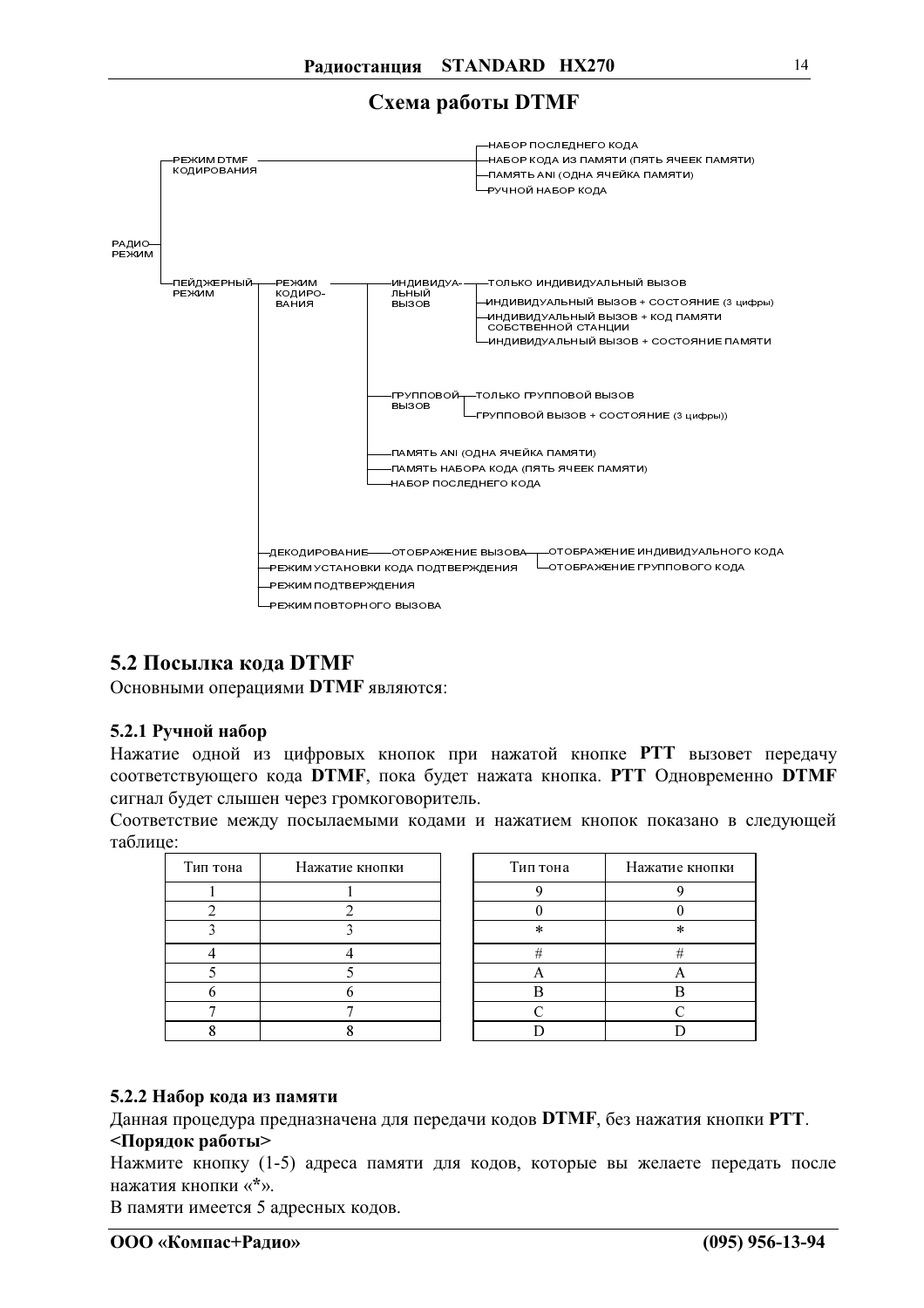#### 5.2.3 Набор последнего кода

<span id="page-14-0"></span>Данная процедура используется для повторной передачи последней переданной посылки **DTMF** кодов.

#### <Порядок работы>

Дважды нажмите кнопку «\*».

Примечание: Для того, чтобы продолжить ввод при помощи цифровых кнопок, нажатие следующей кнопки выполняйте в течение 1-2 сек. Если между нажатием кнопок будет задержка более 1-2 сек, то предыдущее нажатие кнопок будет игнорироваться.

#### 5.2.4 Передача ANI (автоматическая идентификация номера)

Данная функция будет доступна в том случае, если в **DTMF** программе выполнена установка для передачи ANI. ANI передается всякий раз при нажатии и/или отпускании **КНОПКИ РТТ.** 

### 5.3 Режим DTMF-пейлжинга

Эта функция использует трехзначные коды DTMF, для вызова определенной станции, и приводит к появлению кода DTMF на дисплее вызываемой станции.

Отображаемый код DTMF может быть индивидуальным кодом вашей станции, кодом состояния. Эти коды DTMF и пейджерный формат должны устанавливаться дилером.

#### <Порядок работы>

1) Включите питание при нажатой кнопке "0".

- 2) На дисплее появится " $\mathbf{B}$ " и  $\Pi$ <sup>11</sup>, указывая, что устройство находится в пейджинговом режиме.
- 3) Нажмите кнопку MONI для установки пейджингового режима.

#### 5.3.1 Индивидуальный вызов

Передача индивидуального вызова использует 7-значный код DTMF.

Первые три цифры должны быть индивидуальным номером вызываемой вами станции. Средняя позиция обозначает код состояния при вызове, последние три цифры обозначают собственный код вызывающей станции или условный код. Вызываемая станция отображает на своем дисплее индивидуальный код вызывающей станции или условный код.

Примечание: Если между нажатием кнопок, пауза будет боле 1-2 сек, то предыдуще нажатие кнопок будет игнорироваться.

|                                 | Операция   | Передаваемый код | Отображение на | Пояснения          |
|---------------------------------|------------|------------------|----------------|--------------------|
|                                 |            |                  | дисплее        |                    |
|                                 |            |                  |                |                    |
|                                 |            |                  | принимающей    |                    |
|                                 |            |                  | стороны        |                    |
| При использовании формата НХ260 |            |                  |                |                    |
| Индивидуальный                  | $001#1*$   | 001CBBB          |                | Вызов станции 001  |
| <b>ВЫЗОВ</b>                    |            |                  | P[R]           |                    |
|                                 |            |                  |                |                    |
| Индивидуальный +                | $001#123*$ | 001C123          |                | Посылка станции    |
| состояние "ручной"              |            |                  | $E5!$ 39       | 001 вручную кода   |
|                                 |            |                  |                |                    |
|                                 |            |                  |                | состояния 123.     |
| Индивидуальный +                | 001#       | 001C456          |                | Посылка станции    |
| состояние "память"              |            | Код памяти       | PY455          | 001 кода состояния |
|                                 |            |                  |                | памяти (456),      |
|                                 |            |                  |                |                    |
|                                 |            |                  |                | занесенного в      |
|                                 |            |                  |                | память.            |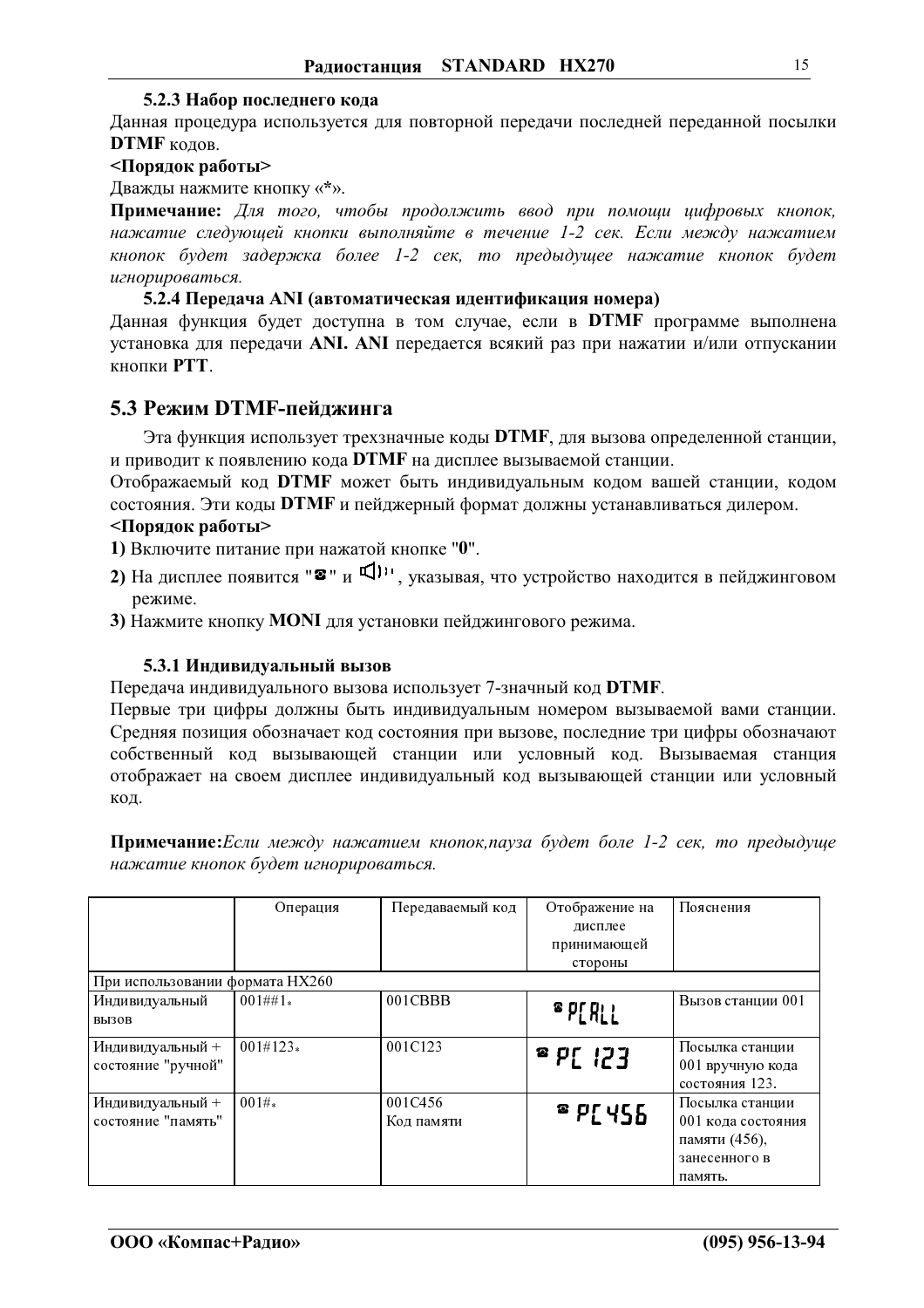| Индивидуальный +  | $-001*$ | $001 * 002$     | nn J | Посылка станции |
|-------------------|---------|-----------------|------|-----------------|
| код вашей станции |         | Идентификацион- |      | 001 кода вашей  |
|                   |         | НЫЙ КОД         |      | станции (002).  |

### 5.3.2 Групповой вызов

Для передачи группового вызова используется 7-значный код DTMF. Первые три цифры должны быть групповым кодом вызываемой вами станции.

Примечание: Если между нажатием кнопок будет пауза более 1-2 сек, то предыдущее нажатие кнопок будет игнорироваться.

#### <Примеры операций и отображения на дисплее>

|                                 | Операция  | Передавае-  | Отображение на     |                                              |
|---------------------------------|-----------|-------------|--------------------|----------------------------------------------|
|                                 |           | мый код     | дисплее            | Пояснения                                    |
|                                 |           |             | принимающей        |                                              |
|                                 |           |             | стороны            |                                              |
| При использовании формата НХ260 |           |             |                    |                                              |
| Групповой вызов                 | $#01##1*$ | A01CBBB     |                    | Вызов станций 001, 101, 201, 301,            |
|                                 |           |             | $P$ $R_{LL}$       | 401, 501, 601, 701, 801 и 901 (группа,       |
|                                 |           |             |                    | в которой последние 3 цифры равны<br>" $01"$ |
| Групповой +                     | #01#123*  | A01C123     |                    | Посылка станциям 001, 101, 201,              |
| состояние "ручной"              |           |             | $E51$ Rq $\degree$ | 301, 401, 501, 601, 701, 801 и 901           |
|                                 |           |             |                    | вручную кода состояния 123 (группа,          |
|                                 |           |             |                    | в которой последние 3 цифры равны            |
|                                 |           |             |                    | $(01")$ .                                    |
| Групповой +                     | #01# $*$  | A01C456     |                    | Посылка станциям 001, 101, 201,              |
| состояние "память"              |           | Код памяти  |                    | 301, 401, 501, 601, 701, 801 и 901           |
|                                 |           |             | 299455             | кода состояния (456), запомненного           |
|                                 |           |             |                    | в памяти (группа, в которой                  |
|                                 |           |             |                    | последние 3 цифры равны "01").               |
| Групповой + код                 | $#01*$    | A01*002     |                    | Посылка станциям 001, 101, 201,              |
| вашей станции                   |           | Идентифика  |                    | 301, 401, 501, 601, 701, 801 и 901           |
|                                 |           | ционный код | ☎<br>19002         | кода вашей станции (002) (группа, в          |
|                                 |           |             |                    | которой последние 3 цифры равны              |
|                                 |           |             |                    | " $01$ ").                                   |

Примечание: Когда в групповом коде в качестве цифры вводится «#» то будут вызваны все станции с любой цифрой на этом месте (от 0 до 9). Например: если введено «10#», то вызов придет станциям от 100 до 109.

#### 5.3.3 Сигнал автоматического опознавания вызывающей станции

Данная функция активизирует звуковой предупреждающий сигнал при приеме При индивидуальном и групповом вызовах пейджингового тона. выдаются предупреждающие сигналы различного тона. Данная функция устанавливается в пейджинговом режиме DTMF посредством выбора «BEEP SELECT»

#### 5.3.4 Функция автоответа

Данная функция инициирует передачу с вызываемой станции на вызывающую станцию подтверждающего DTMF-кода. При приеме пейджинговой тональной посылки. На вызывающей станции раздается звуковой сигнал и на ее дисплее в течение приблизительно четырех секунд отображается АЬХХХ.

На месте XXX, , на дисплее появляется код автоответа. Функция автоответа работает только с функцией индивидуального вызова. Данная функция не работает с функцией группового вызова.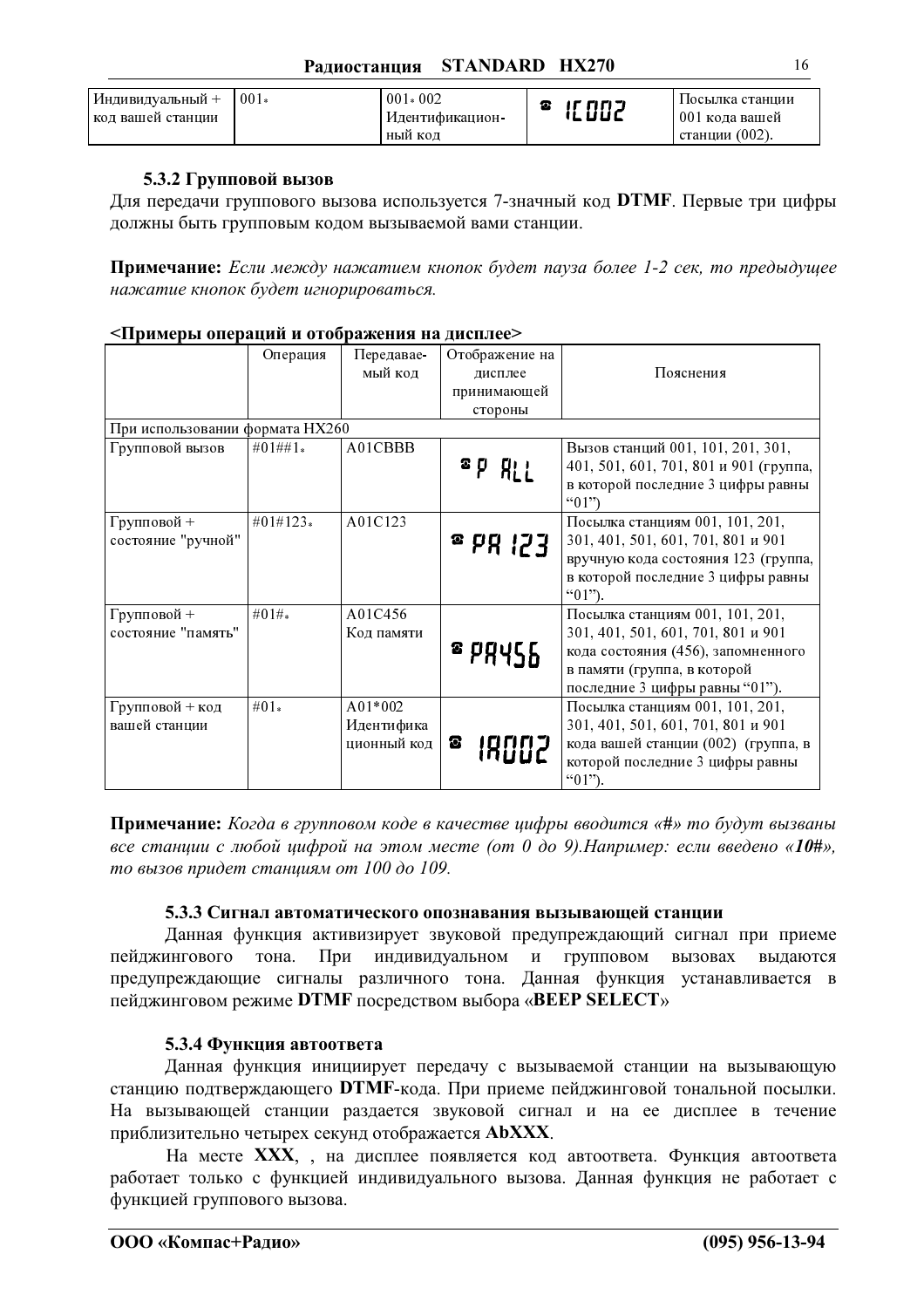#### <Порядок работы>

В этом режиме при вызове вашей станции автоматически посылается на вызывающую станцию трехзначный код автоответа.

- кнопке  $\mathbf{``0"}.$ Затем. **• Включите** питание при нажатой  $(B)$ пейджинговом режиме)последовательно нажмите кнопки FUNC и "2".
- Когда другая станция находится в режиме автоответа, действуйте следующим образом:
	- 1) Код подтверждения возвращается с другой станции только в том случае, когда эта станция была вызвана с использованием индивидуального кода + кода собственной станнии.
	- 2) Когда с вызываемой станции принят код подтверждения, радиостанция выдает звуковой сигнал и отображает код автоответа другой станции.
	- 3) Если на принимающей станции не установлен код автоответа, то радиостанция выдаст только звуковой сигнал.
- **A: CODE 001** Пример: вызывающая станция **B: CODE 002** Код автоответа 123 принимающая станция



После того, как принят код автоответа, устройство выдает звуковой сигнал и отображает состояние другой станции

После приема вызова устройство посылает код автоответа.

■ Режим автоответа работает в пейджинговом режиме.

■ Коды автоответа можно запрограммировать в пейджинговом режиме.

(2) Примеры информации, отображаемой на дисплее, во время работы в режиме автоответа

1) Отображение, когда действует режим автоответа

$$
\begin{array}{|c|c|c|c|}\n\hline\n\text{B} & \text{I} & \text{I} & \text{I} \\
\hline\n\text{C} & \text{I} & \text{I} & \text{I} & \text{I} \\
\hline\n\text{C} & \text{I} & \text{I} & \text{I} & \text{I} & \text{I}\n\end{array}
$$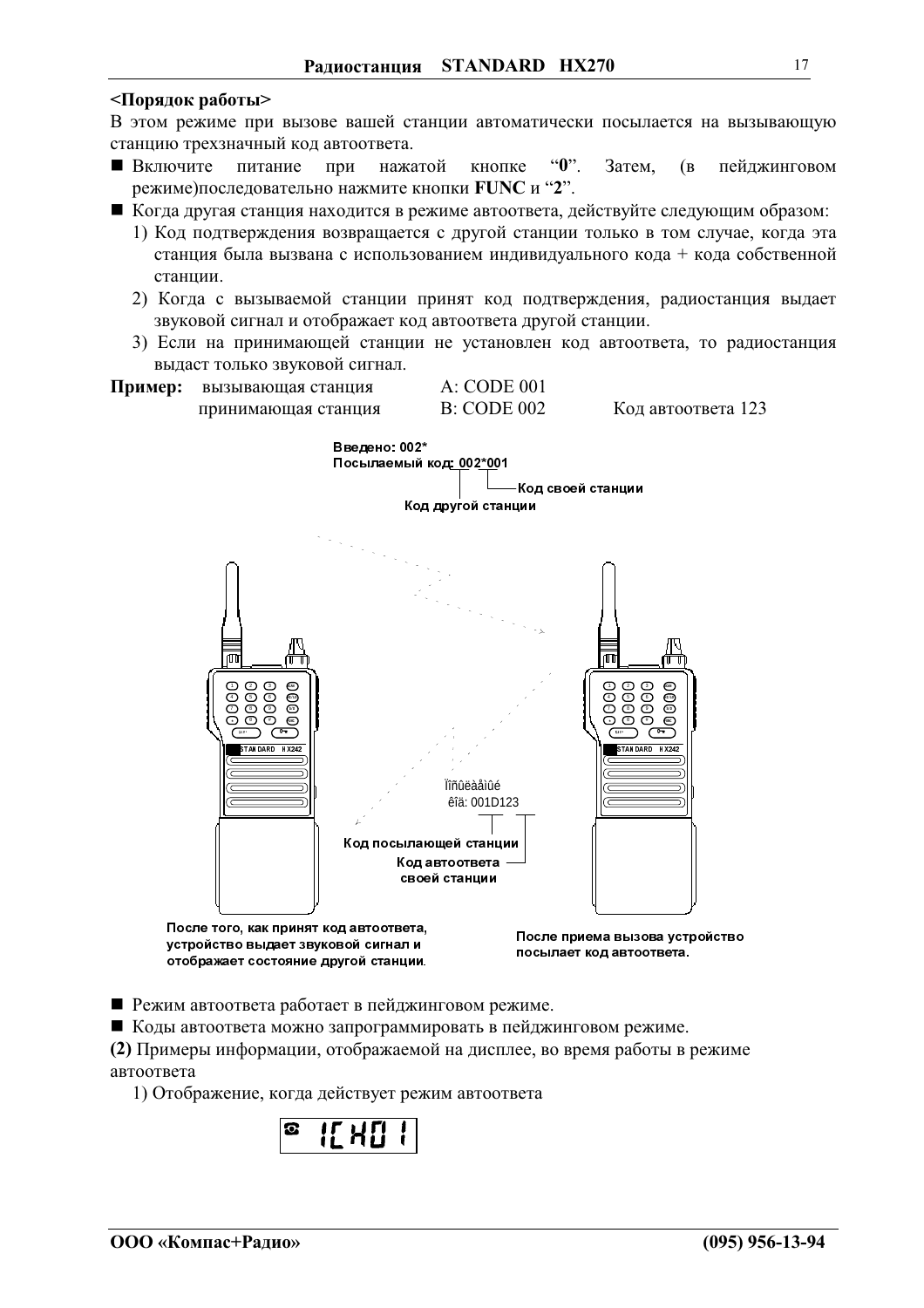2) Отображение на принимающей станции



3) Отображение на передающей станции после приема кода состояния

| о г<br>THD<br>п |  |
|-----------------|--|
|-----------------|--|

#### 5.3.5 Режим установки кода автоответа

В данном режиме устанавливается код, который посылается при вызове станции, находящейся в режиме автоответа.

Примечание Если между двумя нажатиями прошло более 1-2 с - предыдущий ввод игнорируется.

#### <Порядок работы>

1) Включите питание при нажатой клавише "0", и войдите в пейджерный режим.



2) Нажмите кнопку FUNC и, затем, кнопку "1" для того, чтобы ввести режим установки кода автоответа.



- 3) Используя кнопки от "0" до "9" клавиатуры, введите 3-х значный код автоответа. Должны быть введены три цифры. (Во время ввода цифр появится символ  $\bullet$ ).
- 4) Для занесения цифр в память нажмите кнопку MONI. (Пропадет символ S и появится символ "М").

$$
\begin{array}{|c|c|c|}\n\hline\n\text{a} & \text{a} \\
\hline\n\text{b} & \text{b} \\
\hline\n\text{c} & \text{c} \\
\hline\n\text{d} & \text{d} \\
\hline\n\text{d} & \text{d} \\
\hline\n\text{d} & \text{d} \\
\hline\n\text{e} & \text{d} \\
\hline\n\text{f} & \text{d} \\
\hline\n\text{f} & \text{d} \\
\hline\n\text{f} & \text{d} \\
\hline\n\text{f} & \text{d} \\
\hline\n\text{f} & \text{d} \\
\hline\n\text{f} & \text{d} \\
\hline\n\text{f} & \text{d} \\
\hline\n\text{f} & \text{d} \\
\hline\n\text{f} & \text{d} \\
\hline\n\text{f} & \text{d} \\
\hline\n\text{f} & \text{d} \\
\hline\n\text{f} & \text{d} \\
\hline\n\text{f} & \text{d} \\
\hline\n\text{f} & \text{d} \\
\hline\n\text{f} & \text{d} \\
\hline\n\text{f} & \text{d} \\
\hline\n\text{f} & \text{d} \\
\hline\n\text{f} & \text{d} \\
\hline\n\text{f} & \text{d} \\
\hline\n\text{f} & \text{d} \\
\hline\n\text{f} & \text{d} \\
\hline\n\text{f} & \text{d} \\
\hline\n\text{f} & \text{d} \\
\hline\n\text{f} & \text{d} \\
\hline\n\text{f} & \text{d} \\
\hline\n\text{f} & \text{d} \\
\hline\n\text{f} & \text{d} \\
\hline\n\text{f} & \text{d} \\
\hline\n\text{f} & \text{d} \\
\hline\n\text{f} & \text{d} \\
\hline\n\text{f} & \text{d} \\
\hline\n\text{f} & \text{d} \\
\hline\n\text{f} & \text{d} \\
\hline\n\text{f} & \text{d} \\
\hline\n\text{f
$$

5) Нажмите кнопку FUNC, затем, кнопку "1" для того, чтобы закончить операцию установки и вернуться к первоначальному изображению.

| г |  |  |
|---|--|--|
|---|--|--|

6) После этого нажмите кнопку FUNC, затем, кнопку "2" для ввода режима автоответа. Справа от номера группы внизу появляется точка.

|--|--|--|

Примечание: Для удаления кода нажмите кнопку «SCAN». Есть возможность просмотреть установленные коды, поворачивая ручку переключателя каналов.

Функция автоответа включается и выключается последовательным нажатием кнопок «**FUNC**» и "2".

#### 5.3.6 Функция ответного вызова

Если включена пейджинговая функция DTMF (пейджинг 1) или функция блокировки передачи DTMF (пейджинг 2), ваша радиостанция может работать в режиме ответного вызова. В этом режиме ваша радиостанция будет принимать и запоминать код вызывающей станции. Для выдачи в эфир ответного вызова, нажмите кнопку РТТ. Эта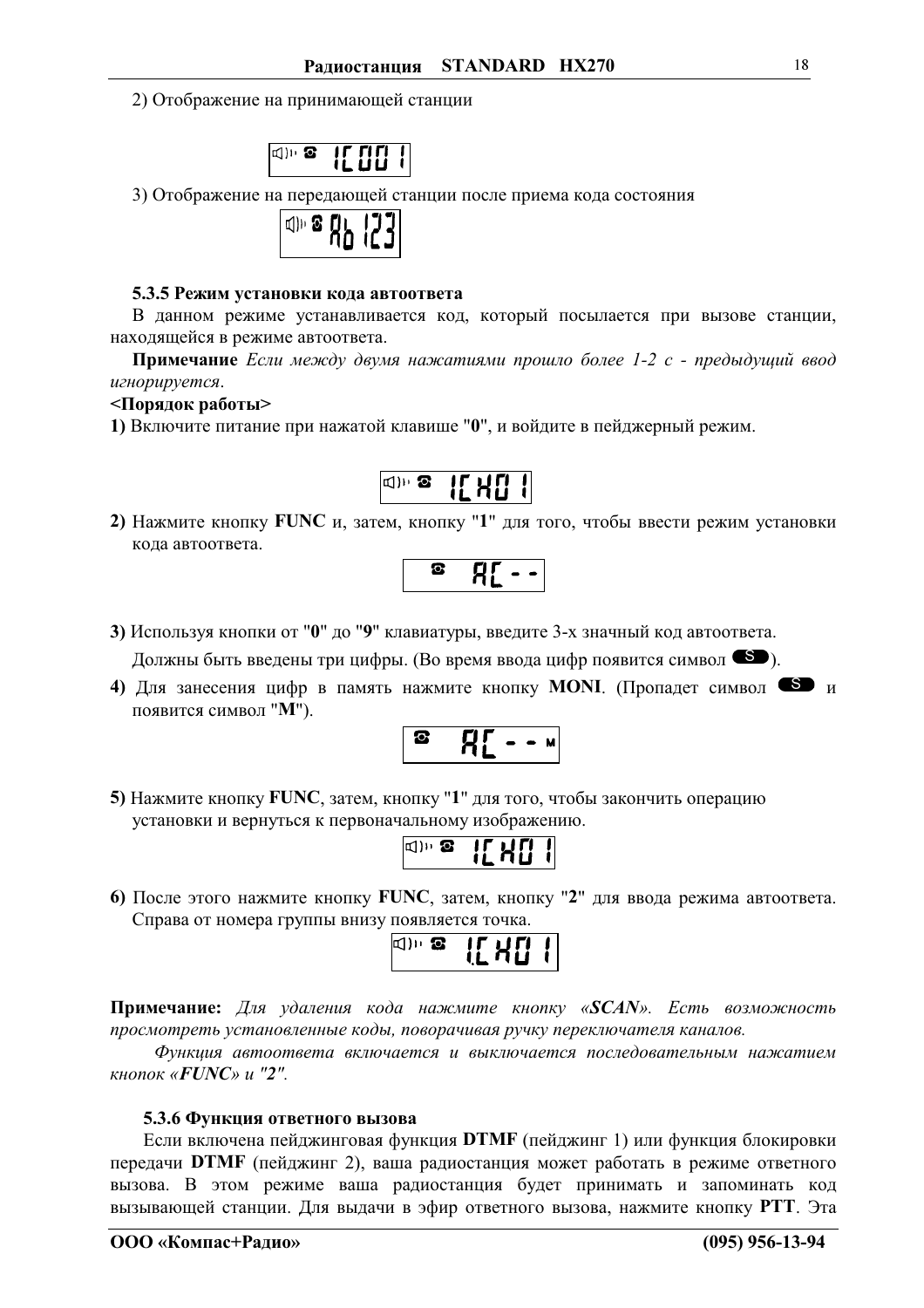<span id="page-18-0"></span>функция бывает нужна в случаях, когда вы заняты во время приема вызова. На дисплее будет отображен один из вариантов индикации, перечисленных в таблице параграфа 5.3.1.

Ответный вызов работает после того, как на жидкокристаллическом дисплее исчезает

Если вы желаете использовать эту функцию, сначала убелитесь, что для вызова вашей станции был использован индивидуальный код.

Функция ответного вызова отключается при включении функции ANI.

Для отмены ответного вызова без выключения этой функции, нажмите любую кнопку за исключением РТТ, кнопок LAMP и KEY LOCK.

#### 5.4 Операция блокировки передачи DTMF (пейджинг 2)

Данная функция может быть запрограммирована дилером. Когда данная функция активизирована радиостанция не может выполнять передачу в течение приблизительно 4 секунд после окончания приема. Это предупреждает нарушение связи между другими радиостанциями до тех пор, пока связь между ними не будет завершена.

Например, у радиостанции "А" установлена блокировка передачи DTMF и оператор прослушивает обмен между радиостанциями "В" и "С", у которых нет блокировки передачи DTMF. Радиостанция "А" может выполнять передачу лишь тогда, когда в обмене между радиостанциями "В" и "С" возникнет 4 секундная пауза.

Если включена данная функция, то:

1) передача невозможна в первые 4 секунды после включения питания;

2) передача невозможна пока принимается сигнал и 4 секунды после его окончания;

- 3) пока устройство находится в резервном состоянии пейджингового режима, инициируется символ <
- 4) кнопка **MONI** может только перевести радиостанцию в состояние пейджинга с отключенным звуком.

5) при включении питания в течение 0.5 секунд на дисплее будет отображаться "IH".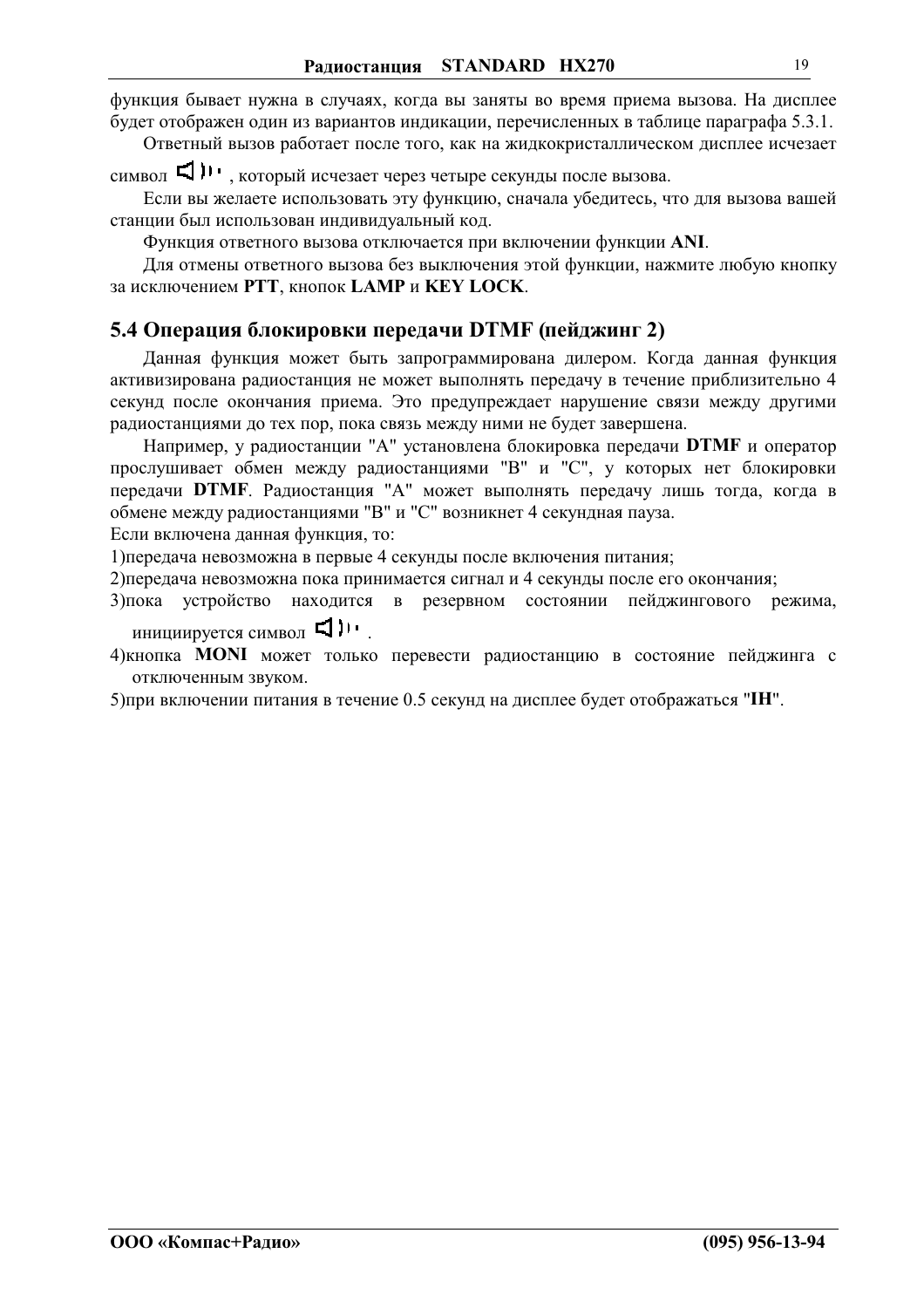## 5.5 Программа пользователей DTMF

В программе пользователей DTMF могут быть запрограммированы 5 часто набираемых кодов (21 знак х 5 позиций), код ANI и др.

| Кнопка «*» + включение<br>питания | Запуск программы пользователей DTMF                                   |                  |                  |                |  |               |                |     |  |
|-----------------------------------|-----------------------------------------------------------------------|------------------|------------------|----------------|--|---------------|----------------|-----|--|
| Кнопка LAMP/KEY.L<br>LAMP/KEY.L   | Используется для выполнения прохода по шагам установки                |                  |                  |                |  |               |                |     |  |
| Кнопка MONI<br><b>MONI</b>        | Используется для занесения введенных данных в память                  |                  |                  |                |  |               |                |     |  |
| Кнопка SCAN<br><b>SCAN</b>        | Используется для стирания введенных или занесенных в<br>память данных |                  |                  |                |  |               |                |     |  |
| 16 цифровых кнопок                |                                                                       | Запись кода DTMF |                  |                |  |               |                |     |  |
|                                   |                                                                       |                  |                  |                |  |               |                |     |  |
|                                   |                                                                       | Кнопка           | <b>DTMF</b>      | Код            |  | Кнопка        | <b>DTMF</b>    | Код |  |
|                                   |                                                                       | 1                | $\mathbf{1}$     | $\mathbf{1}$   |  | $\mathsf{A}$  | $\overline{A}$ | 8   |  |
|                                   |                                                                       | $\overline{2}$   | $\overline{2}$   | $\overline{2}$ |  | $\mathbf{B}$  | B              | ь   |  |
|                                   |                                                                       | 3                | $\overline{3}$   | $\overline{3}$ |  | $\mathcal{C}$ | $\mathcal{C}$  | E.  |  |
|                                   |                                                                       | $\overline{4}$   | $\overline{4}$   | $\overline{4}$ |  | D             | D              | d.  |  |
|                                   |                                                                       | 5                | 5                | 5              |  | <b>FUNC</b>   | б/тона         |     |  |
|                                   |                                                                       | 6                | 6                | 6              |  |               |                |     |  |
|                                   |                                                                       | $\overline{7}$   | $\tau$           | $\overline{7}$ |  |               |                |     |  |
|                                   |                                                                       | 8                | 8                | 8              |  |               |                |     |  |
|                                   |                                                                       | 9                | 9                | 9              |  |               |                |     |  |
|                                   |                                                                       | $\mathbf{0}$     | $\boldsymbol{0}$ | $\mathcal{O}$  |  |               |                |     |  |
|                                   |                                                                       | $\ast$           | $\ast$           |                |  |               |                |     |  |
|                                   |                                                                       | #                | $\overline{\#}$  | $\equiv$       |  |               |                |     |  |
|                                   |                                                                       |                  |                  |                |  |               |                |     |  |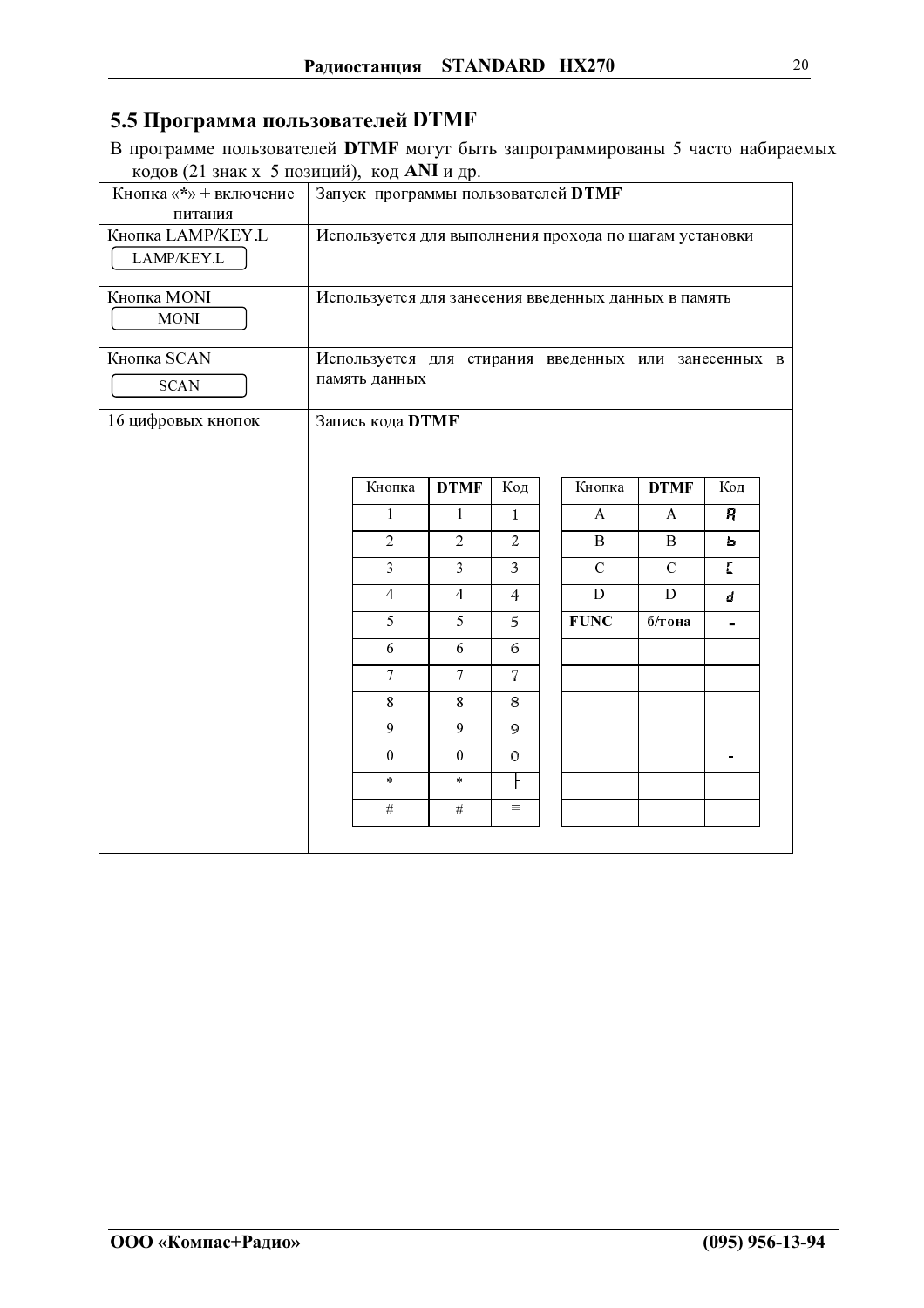## 5.5.1 Примеры отображения на дисплее во время режима программ ирования DTMF

| Программа                                                                                     | Отображение       | Объяснение установок                                                                                                          | Первоначальное<br>значение |
|-----------------------------------------------------------------------------------------------|-------------------|-------------------------------------------------------------------------------------------------------------------------------|----------------------------|
| Режим программирования                                                                        |                   | Показывает, что активизирована память<br>набираемых кодов.                                                                    |                            |
| Память набора кода 1                                                                          |                   | Индицирует память набора кода 1.                                                                                              |                            |
| Память набора кода 2                                                                          |                   | Индицирует память набора кода 2.                                                                                              |                            |
| Память набора кода 3                                                                          |                   | Индицирует память набора кода 3.                                                                                              |                            |
| Память набора кода 4                                                                          |                   | Индицирует память набора кода 4.                                                                                              |                            |
| Память набора кода 5                                                                          | £5                | Индицирует память набора кода 5.                                                                                              |                            |
| Память ANI                                                                                    | Ŗη                | Устанавливает код ANI длиной до 21<br>цифры.                                                                                  |                            |
| Память кода станции                                                                           | id                | Устанавливает трехзначный код своей<br>станции, используя только цифры от 0<br>до 9.                                          |                            |
| Код состояния                                                                                 |                   | Устанавливает трехзначный код<br>состояния, используя только цифры от<br>0 до 9.                                              |                            |
| Выбор ANI                                                                                     | 85 O <sup>1</sup> | оF: ANI выкл<br>С1: передача при нажатой РТТ<br>С2: передача при отпущенной РТТ<br>С3: передача при нажатой/отпущенной<br>PTT | oF                         |
| Время задержки первого<br>тона                                                                | Fdl               | 2.5: 250 мс<br>3.5:350 мс<br>7.5: 750 мс                                                                                      | 2.5                        |
| Скорость набора кода                                                                          | <u>d51</u>        | 01: 30/30 мс<br>02: 50/50 мс<br>03: 80/80 мс<br>04: 160/160 мс                                                                | 01                         |
| Выбор звукового сигнала                                                                       | <u>አክርካ</u>       | on: выдача предупреждающего сигнала<br>при вызове<br>оГ: предупреждающий сигнал не<br>выдается                                | on                         |
| Выбор времени такта<br>радиостанции DTMF<br>Примечание: Хотя эта<br>установка отображается на | u ibof            | Of: тактовый генератор отключен<br>01: 1 секунда<br>30:30 секунд                                                              | oF                         |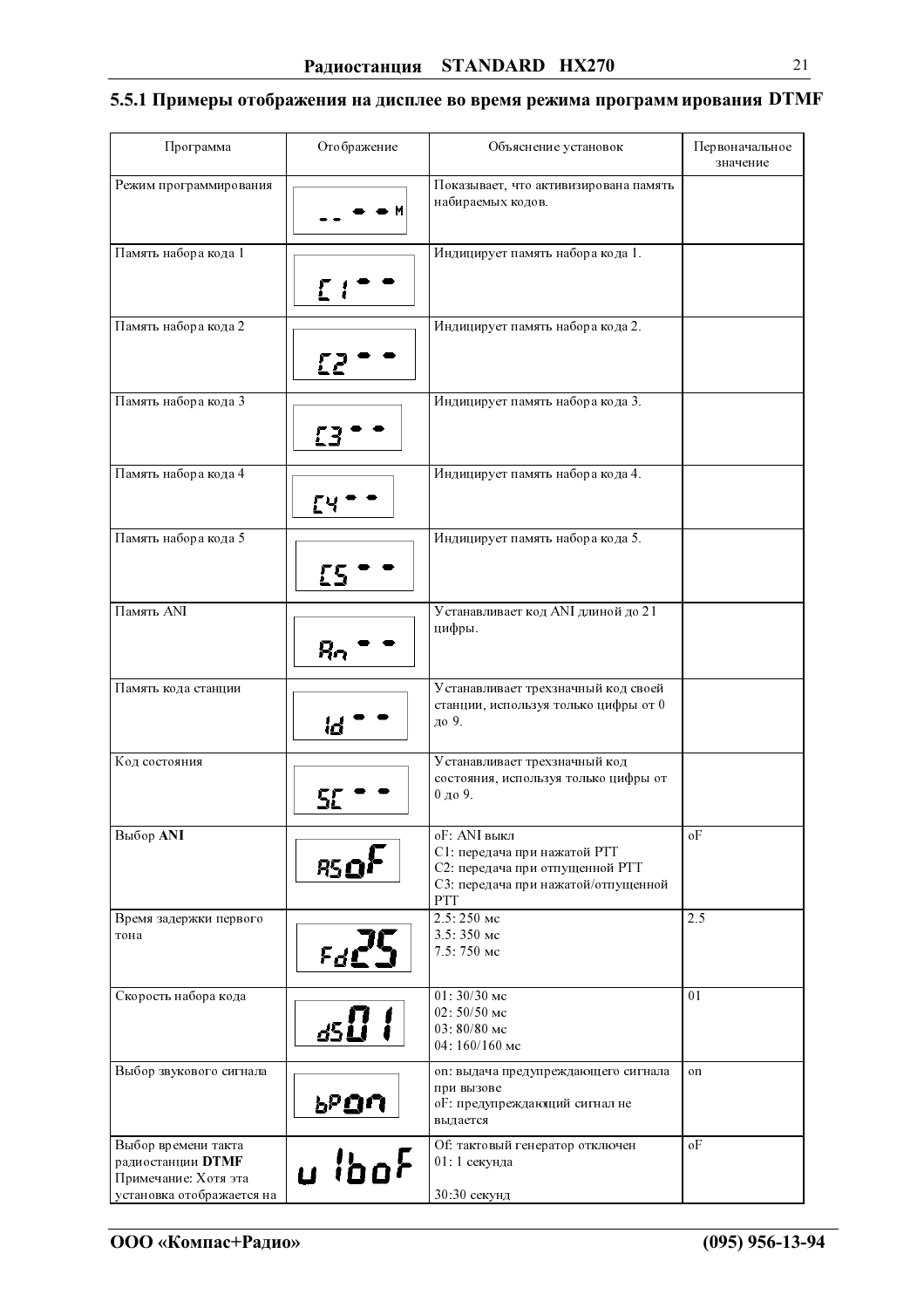| она не<br>дисплее. |  |  |
|--------------------|--|--|
| применяется        |  |  |

#### 5.5.2 Способ установки функции DTMF

Установка режима программирования DTMF

(1) Включите питание при нажатой кнопке «\*».

(2) Отпустите кнопку «\*» и на дисплее будет следующее первоначальное изображение.



Установка набора из памяти

В память заносится до пяти номеров DTMF. Каждый элемент может содержать до 21 цифры.

(1) Нажмите кнопку LAMP/KEY. L и вызовите ячейки памяти для набора кода (C1 - C5).



(2) Выполните ввод кодов для набора, используя 16 кнопок клавиатуры и РТТ.

Если необходимо ввести позицию без звукового сигнала нажмите кнопку FUNC, при

этом на дисплее отобразится символ S

(3) Нажмите кнопку «**MONI**» для ввода кода **DTMF** в память. При этом символ исчезает.

(4) Когда код занесен в память, радиостанция выдает звуковой сигнал и в правой стороне дисплея появляется символ "М".

Если вы хотите проверить установки, поворачивайте ручку переключателя каналов. (Будут отображаться коды длиной до 4 цифр).

(5) При необходимости сохранения кода DTMF с другим адресным кодом необходимо повторить предыдущие операции, начиная с шага (2).

Ввод в память кода ANI

Код ANI передается при нажатии и/или отпускании кнопки PTT или при программировании кода DTMF. Установка кода ANI производится с помощью кнопок 0-9,  $\langle x^* \rangle$ ,  $\langle x \rangle$ , A-D. Максимальный размер кода составляет 21 знак.

Способ установки аналогичен изложенному выше в пункте 2.

Установка кода опознавания отдельной станции

Устанавливается трехзначный код опознавания станции.

(1) Нажать кнопку LAMP/KEY. L и перейти в режим установки кода станции.

(2) На дисплее появится сообщение ЕЕП

(3) С помощью кнопок 0-9 вводится трехзначный код, на дисплее появится символ

(4) Нажатием кнопки MONI код отдельной станции вводится в память, при этом символ

 $\bullet$  исчезает.

#### Установка условного кода

Устанавливается трехзначный условный код. Способ установки аналогичен изложенному выше.

(1) Нажать кнопку LAMP/KEY.L и перейти в режим установки условного кода.

(2) На дисплее появится сообщение <u>SE</u> • •

(3) С помощью кнопок 0-9 вводится трехзначный код, на дисплее появляется символ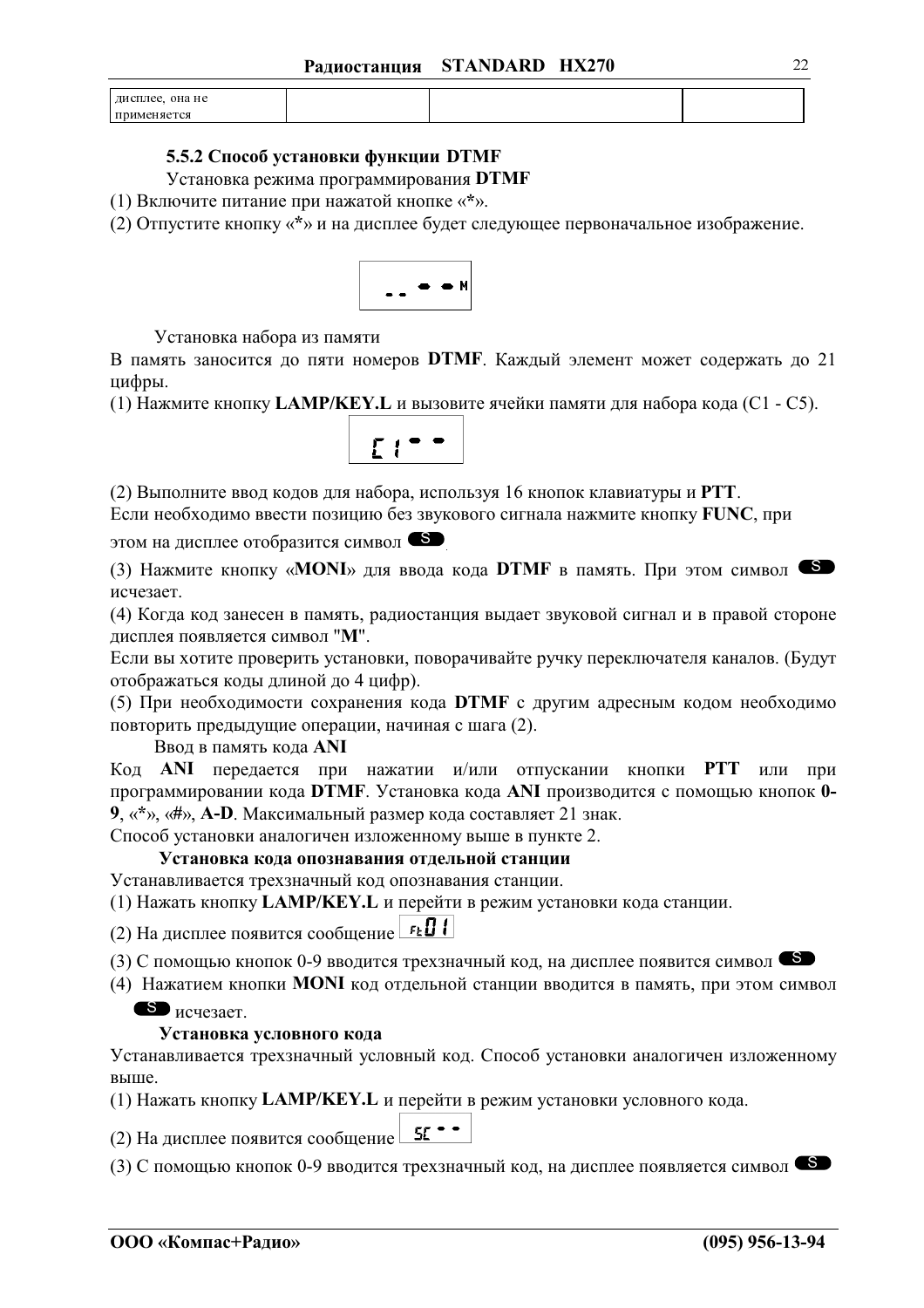(4) Нажатием кнопки MONI условный код вводится в память, при этом символ исчезает.

#### Установка момента передачи ANI

Момент передачи ANI может быть выбран из следующих возможностей:

оF: выключено (код ANI не посылается)

С1: Передача кода ANI при нажатии кнопки PTT

С2: Передача кода ANI при отпускании кнопки PTT

С3: Передача кода ANI при нажатии и отпускании кнопки PTT

(1) Нажать кнопку LAMP/KEY.L и установить режим выбора момента передачи кода ANI.

(2) На дисплее индицируется сообщение «АSoF», вращением ручки селектора каналов выбрать момент передачи кода ANI.

(3) Нажать кнопку MONI и ввести в память момент передачи кода ANI.

#### Установка задержки первой тональной посылки

Может быть установлено время между нажатием РТТ и началом передачи кодов DTMF. Можно выбрать одно из следующих значений:

 $2.5:250$  MC

3.5:350 мс

7,5:750 мс

Способ установки аналогичен установке кода ANI

#### Примечание:

(1) При использовании **CTCSS** рекомендуется устанавливать значения 350 мс или 750 мс (2) При использовании репитера следует устанавливать значение 750 мс.

#### Установка скорости набора кода DTMF

При помощи этой функции устанавливается временные параметры кодов DTMF при их автоматической посылке.

Выберите установки временных параметров из следующих четырех значений:

| (a) A: $30 \text{ mc}$ | В: 30 мс |
|------------------------|----------|
| (b) A: $50$ Mc         | В: 50 мс |
| (c) A: $80$ Mc         | В: 80 мс |

- 
- (d) A:  $160$  MC В: 160 мс



Эти установки выполняются таким же образом, как описано в пункте при установки ANI. Выбор звукового сигнала

При помощи этой функции определяется будет ли выдаваться звуковой сигнал при приеме вызова.

Эти установки выполняются таким же образом, как описано в пункте при установке ANI.

#### Примечание:

(1) Если в ячейке памяти для набора кода уже имеется код, то на дисплее будут выводиться имеющийся в памяти номер с символом «М». (Проверка наличия того или иного номера в памяти проводится с помощью селектора каналов. При проверке на

 $\alpha$  дисплее индицируется  $\bullet$ )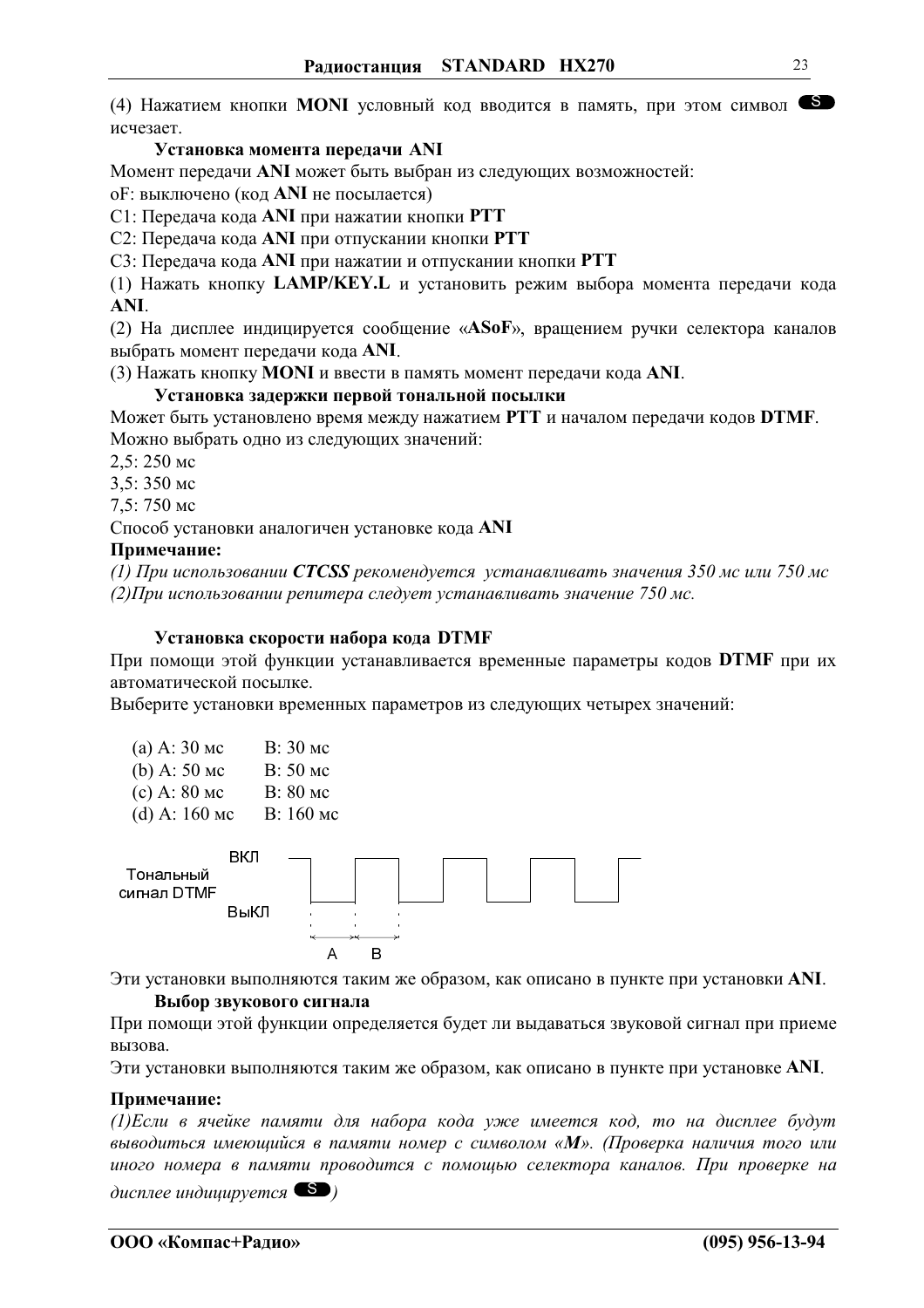(2) Для замены кода, введенного в память необходимо отменить существующий код **DTMF**, а затем, ввести новый код **DTMF**.

(3) Для отмены кода DTMF необходимо сделать следующее:

1. Нажатие кнопки SCAN стирает содержимое памяти.

2. При этой операции подается звуковой сигнал, а на дисплее появляется знак свидетельствующий о том, что введенные в память коды отменены.